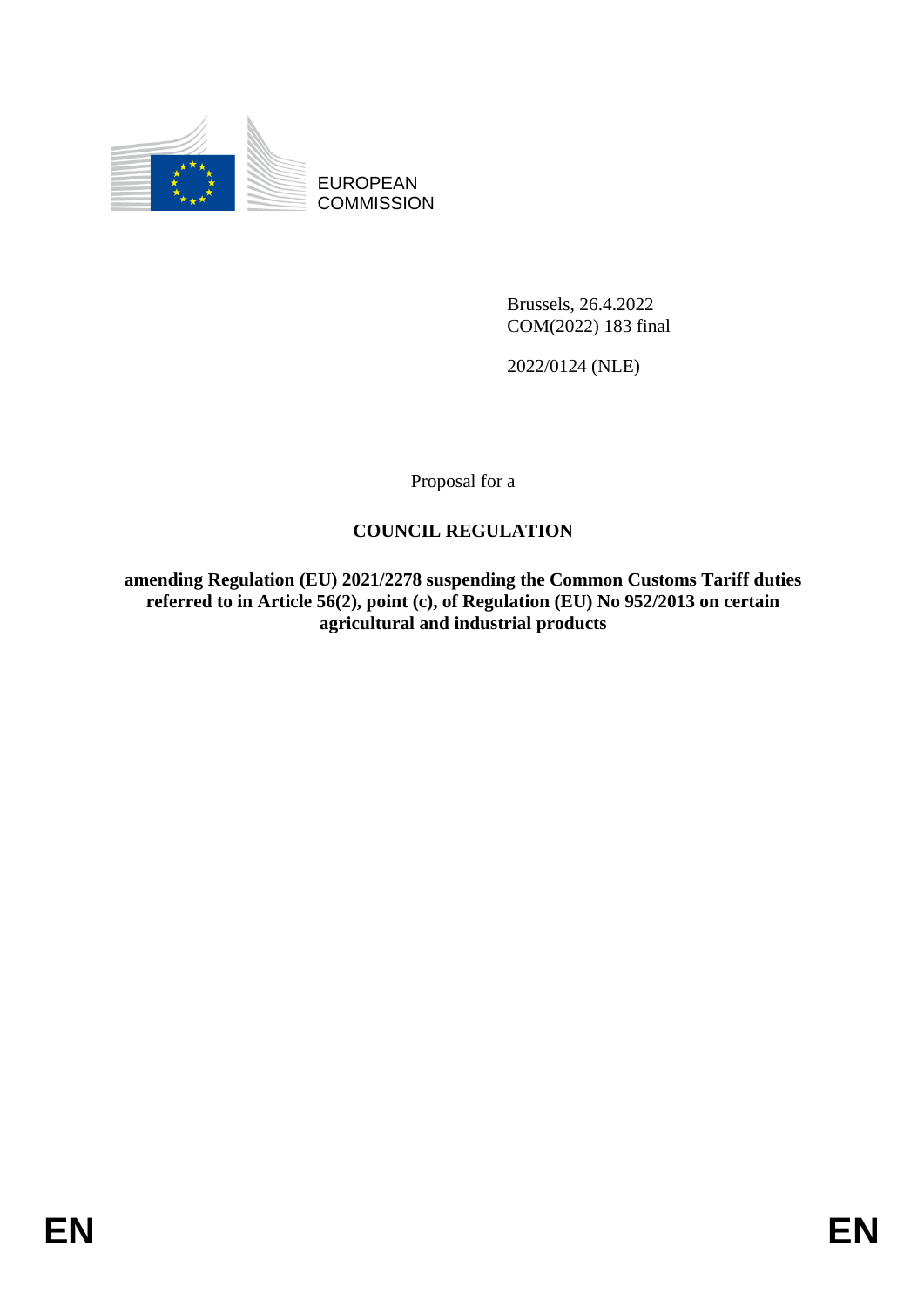# **EXPLANATORY MEMORANDUM**

## **1. CONTEXT OF THE PROPOSAL**

## **• Reasons for and objectives of the proposal**

In order to ensure sufficient and uninterrupted supplies of certain agricultural and industrial products which are insufficiently produced or not produced at all in the Union and to avoid any disturbances on the market for these products, some Common Customs Tariff duties have been partially or totally suspended by Council Regulation (EU) No 2021/2278 (hereinafter "the Regulation")<sup>1</sup>.

The Regulation is updated every six months to accommodate the needs of Union industry.

The Commission, assisted by the Economic Tariff Questions Group, has reviewed all requests from the Member States for autonomous tariff suspensions.

Following this review, the Commission considers that the suspension of duties is justified for some new products, currently not listed in the Annex of the Regulation. In relation to some other products, it is necessary to modify the conditions in terms of product description and classification. Products for which a tariff suspension is no longer in the Union's economic interest are proposed to be withdrawn.

### **• Consistency with existing policy provisions in the policy area**

This proposal does not affect countries that have a preferential trading agreement with the Union nor candidate countries or potential candidates for preferential agreements with the Union (e.g. Generalised System of Preferences; the African, Caribbean and Pacific group trade regime; Free Trade Agreements).

#### **• Consistency with other Union policies**

The proposal is in line with Union policies in the area of agriculture, trade, enterprise, environment, development and external relations.

# **2. LEGAL BASIS, SUBSIDIARITY AND PROPORTIONALITY**

## **• Legal basis**

The legal basis of this proposal is Article 31 of the Treaty on the Functioning of the European Union (TFEU).

## **• Subsidiarity (for non-exclusive competence)**

The proposal falls under the exclusive competence of the Union. The subsidiarity principle therefore does not apply.

<u>.</u>

<sup>&</sup>lt;sup>1</sup> OJ L 466, 29.12.2021, p.1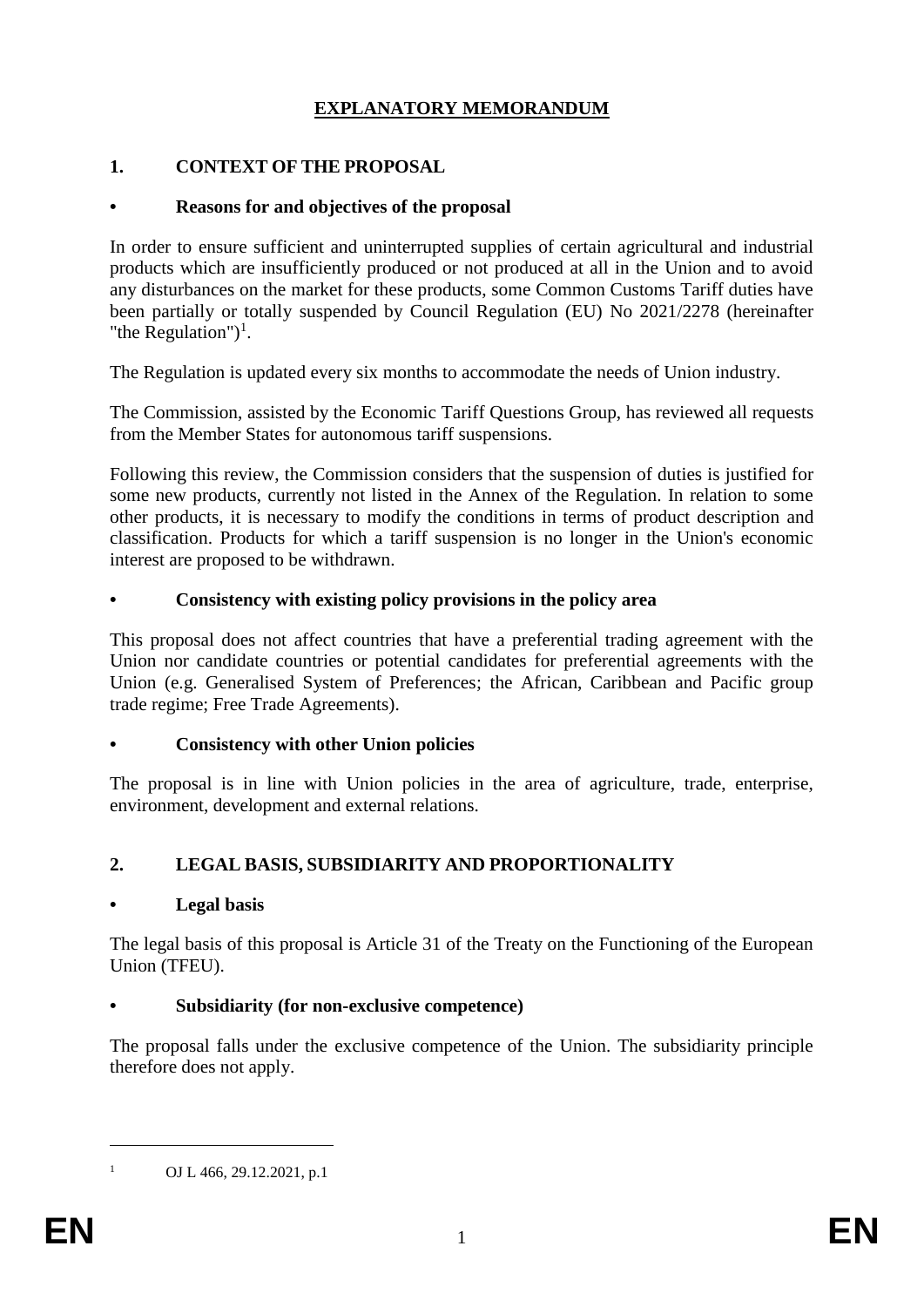## **• Proportionality**

The proposal complies with the principle of proportionality. The measures envisaged are in line with the principles for simplifying procedures for operators engaged in foreign trade, as stated in the Commission communication concerning autonomous tariff suspensions and quotas<sup>2</sup>. This Regulation does not go beyond what is necessary to achieve the objectives pursued in accordance with Article 5(4) of the Treaty on European Union (TEU).

## **• Choice of the instrument**

By virtue of Article 31 of the TFEU, "Common Customs Tariff duties shall be fixed by the Council on a proposal from the Commission". Therefore, a Council regulation is the appropriate instrument.

## **3. RESULTS OF EX-POST EVALUATIONS, STAKEHOLDER CONSULTATIONS AND IMPACT ASSESSMENTS**

# **• Ex-post evaluations/fitness checks of existing legislation**

The autonomous suspensions scheme was subject to an evaluation study carried out in 2013. The evaluation concluded that the core rationale for the scheme remains valid. The cost savings for EU businesses importing goods under the scheme can be significant. In turn, depending on the product, company and sector, these savings can have wider benefits, such as boosting competitiveness, making production methods more efficient, and creating or keeping jobs in the Union. Details of the savings stemming from this regulation can be found in the attached legislative financial statement.

## **• Stakeholder consultations**

The Economic Tariff Questions Group (ETQG), which consists of representatives from all Member States plus Turkey, assisted the Commission in the preparation of this proposal

The ETQG carefully examined each case to ensure that it would not cause any harm to Union enterprises and would strengthen and consolidate the competitiveness of Union's production. The members of the ETQG carried out the assessment through discussions, and Member States, in turn, consulted the concerned industries, associations, chambers of commerce and other stakeholders involved.

All listed suspensions correspond to agreements or compromises reached in the discussions of the ETQG. No potential serious risk with irreversible consequences was identified.

## **• Impact assessment**

The proposed amendment is of a purely technical nature and concerns only the coverage of the suspensions currently listed in the Annex to Council Regulation (EU) No 2021/2278. An impact assessment was not carried out because the proposed changes in the list of products that would benefit from the autonomous Common Customs Tariff duties suspension are not expected to have significant impacts.

<u>.</u>

<sup>2</sup> OJ C 363, 13.12.2011, p. 6.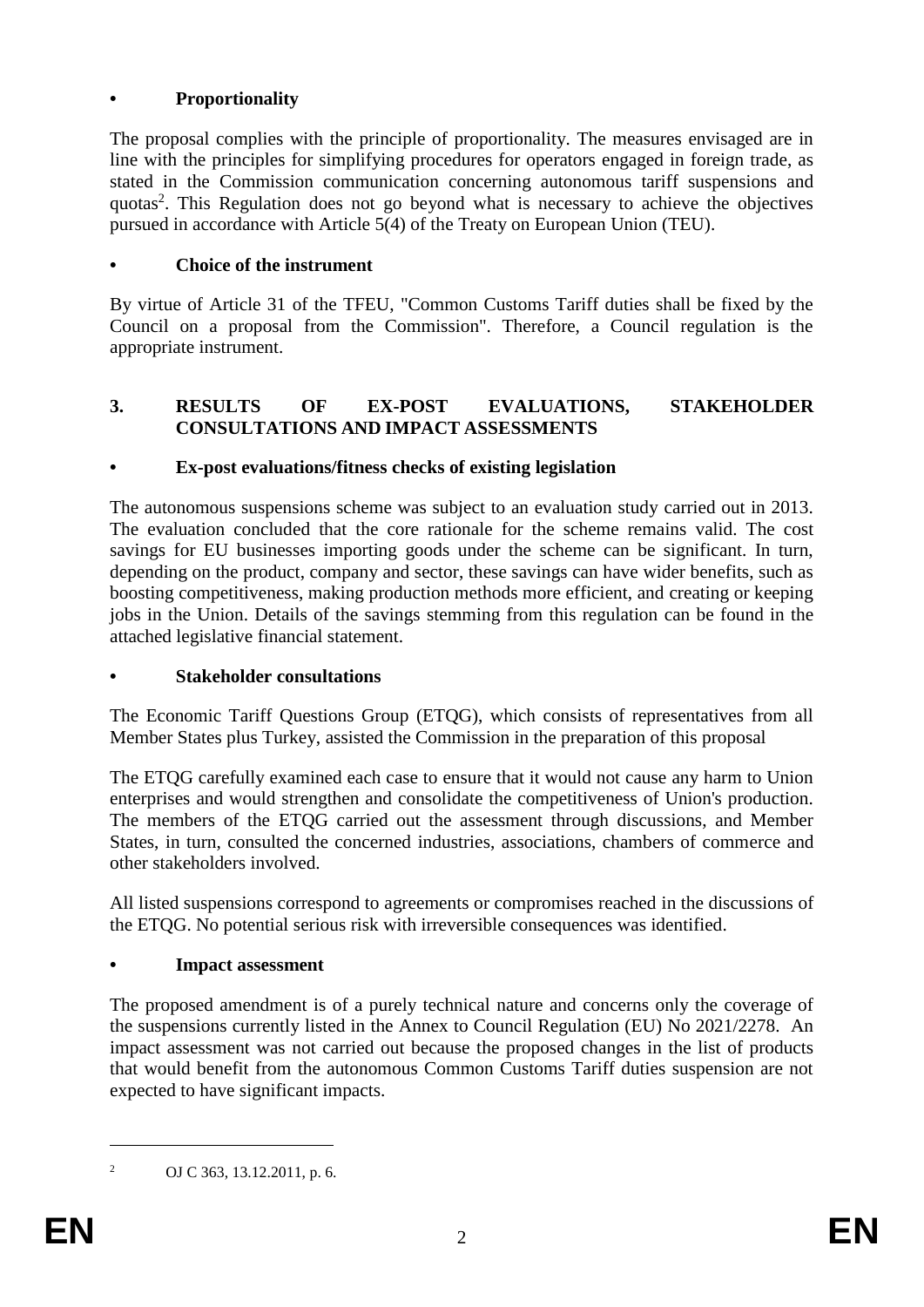# **• Fundamental rights**

The proposal has no consequences on fundamental rights.

## **4. BUDGETARY IMPLICATIONS**

This proposal has no financial impact on expenditure, but has a financial impact on revenue. Uncollected customs duties corresponding to the suspension will amount approximately EUR 39 725 358 per year. The negative effect on the budget's traditional own resources is EUR 29 794 018 per year (i.e. 75 % of the total). The legislative financial statement sets out the budgetary implications of the proposal in greater detail.

The loss of revenue in traditional own resources shall be compensated by Member States Gross National Income (GNI) based on resource contributions.

# **5. OTHER ELEMENTS**

## **• Implementation plans and monitoring, evaluation and reporting arrangements**

The proposed measures are managed within the framework of the Integrated Tariff of the European Union (TARIC) and applied by customs administrations of the Member States.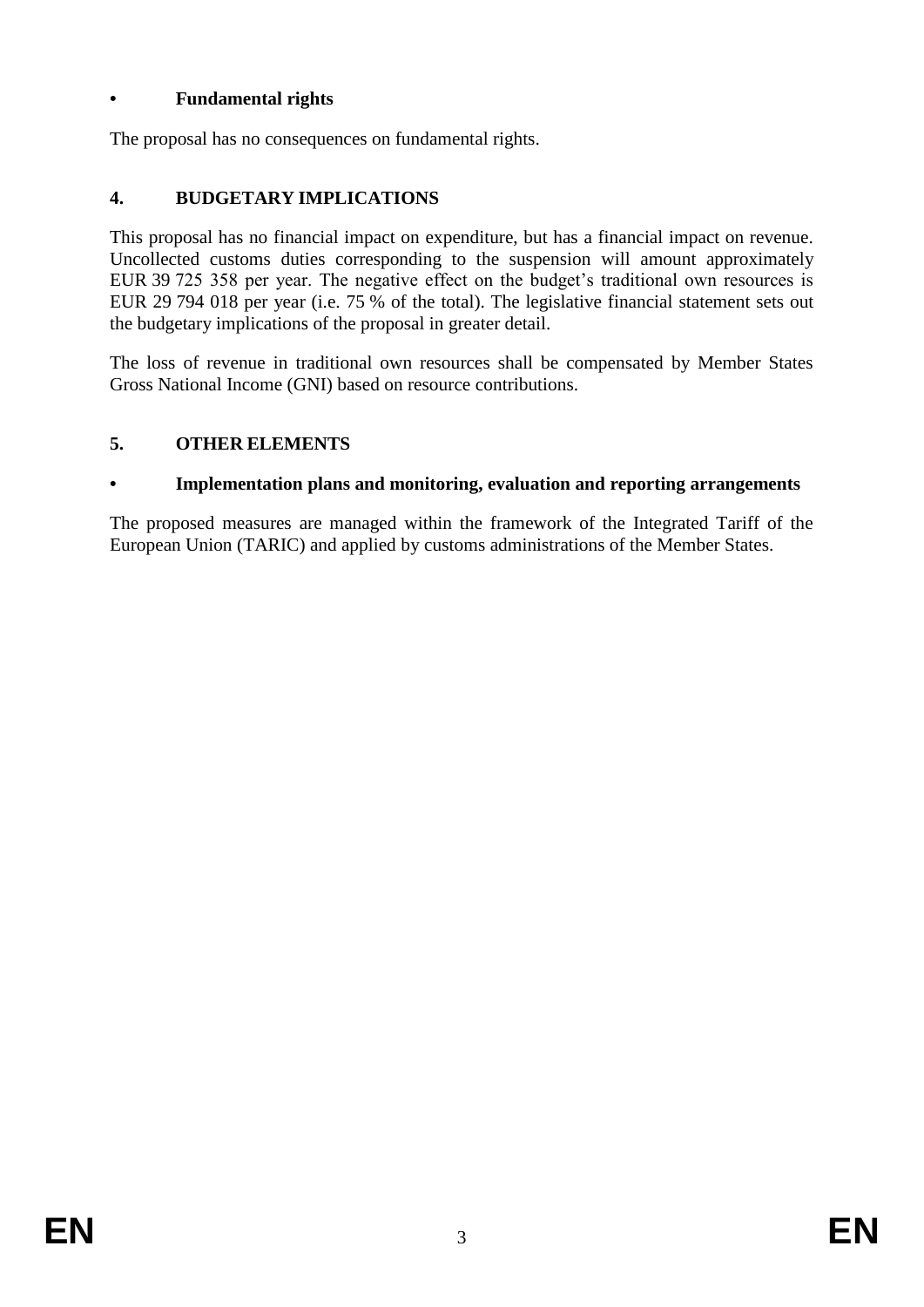#### 2022/0124 (NLE)

#### Proposal for a

### **COUNCIL REGULATION**

**amending Regulation (EU) 2021/2278 suspending the Common Customs Tariff duties referred to in Article 56(2), point (c), of Regulation (EU) No 952/2013 on certain agricultural and industrial products**

THE COUNCIL OF THE EUROPEAN UNION,

Having regard to the Treaty on the Functioning of the European Union, and in particular Article 31 thereof,

Having regard to the proposal from the European Commission,

Whereas:

- (1) In order to ensure a sufficient and uninterrupted supply of certain agricultural and industrial products which are not produced in the Union and thereby avoid any disturbances on the market for those products, Common Customs Tariff duties of the type referred to in Article 56(2), point (c), of Regulation (EU) No 952/2013 of the European Parliament and of the Council<sup>1</sup> ('CCT duties') on those products have been suspended by Council Regulation (EU)  $2021/2278^2$ . As a result, the products listed in the Annex to Regulation (EU) 2021/2278 can be imported into the Union at reduced or zero duty rates.
- (2) The Union production of certain products that are not listed in the Annex to Regulation (EU) 2021/2278 is inadequate to meet the specific requirements of the user industries in the Union. As it is in the Union's interest to ensure an adequate supply of certain products and having regard to the fact that that identical, equivalent or substitute products are not produced in sufficient quantities within the Union, it is necessary to grant a complete suspension of the CCT duties on those products.
- (3) With a view to promoting integrated battery production in the Union in accordance with the Communication from the Commission of 17 May 2018 entitled 'Europe on the Move – Sustainable Mobility for Europe: safe, connected, and clean<sup>3</sup>, a partial suspension of the CCT duties should be granted in respect of certain products related to the battery production that are currently not listed in the Annex to Regulation (EU) 2021/2278.

1

<sup>&</sup>lt;sup>1</sup> Regulation (EU) No 952/2013 of the European Parliament and of the Council of 9 October 2013 laying down the Union Customs Code (OJ L 269, 10.10.2013, p. 1).

<sup>&</sup>lt;sup>2</sup> Council Regulation (EU)  $2021/2278$  of 20 December 2021 suspending the Common Customs Tariff duties referred to in Article 56(2), point (c), of Regulation (EU) No 952/2013 on certain agricultural and industrial products, and repealing Regulation (EU) No 1387/2013 (OJ L 466, 29.12.2021, p.1) <sup>3</sup> COM/2018/293 final.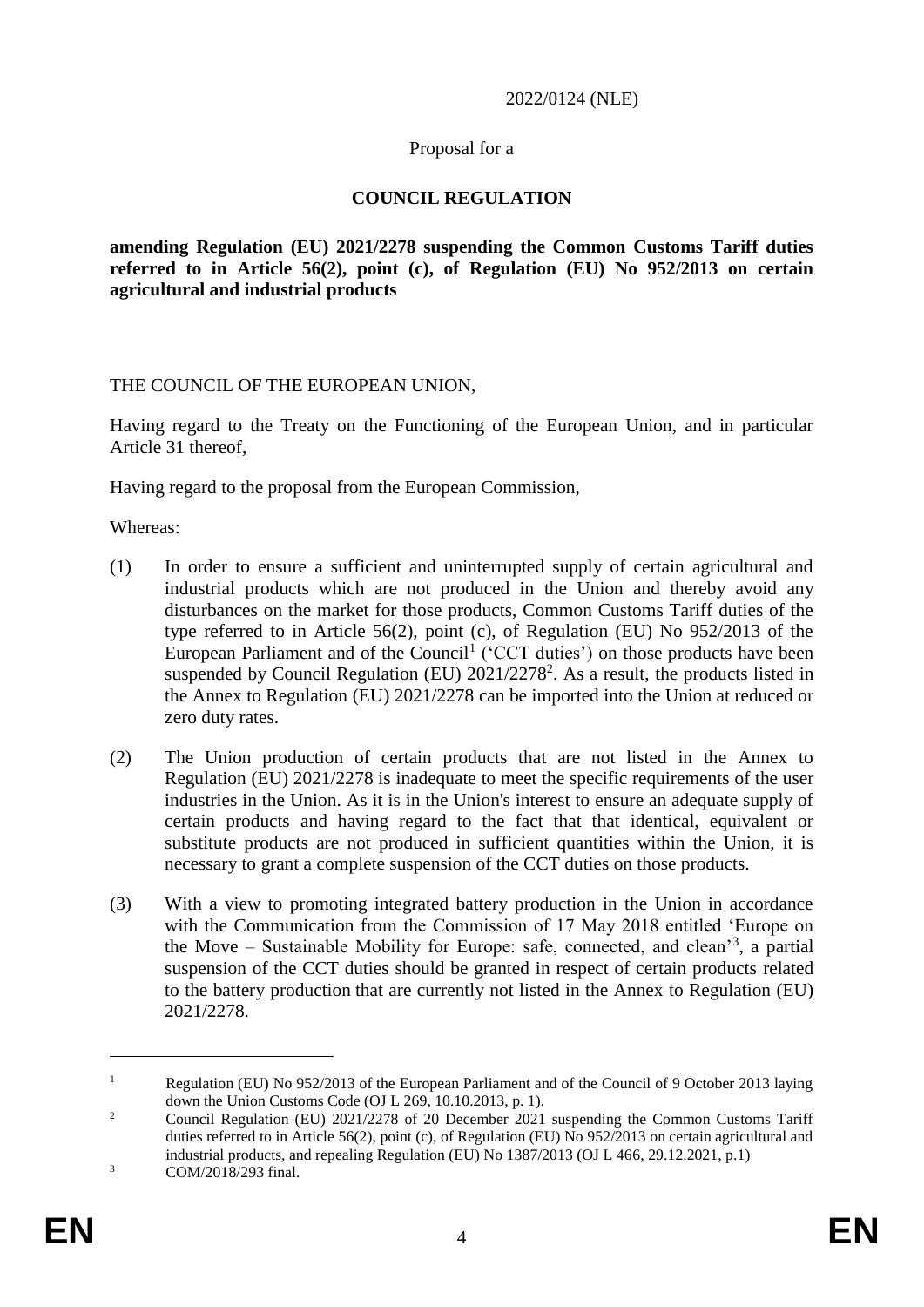- (4) The date for the mandatory review of those suspensions concerning products related to battery production should be 31 December 2022, in order for that review to take into account the short-term evolution of the battery sector in the Union.
- (5) It is necessary to amend the product description and classification for certain CCT duty suspensions listed in the Annex to Regulation (EU) 2021/2278 in order to take into account technical product developments and economic trends in the market.
- (6) It is no longer in the interest of the Union to maintain the suspension of CCT duties for certain products listed in the Annex to Regulation (EU) 2021/2278. The suspensions for those products should therefore be deleted.
- (7) Regulation (EU) 2021/2278 should therefore be amended accordingly.
- (8) In order to avoid any interruption in the application of the autonomous tariff suspension scheme and to comply with the guidelines set out in the Communication from the Commission of 13 December 2011 concerning autonomous tariff suspensions and quotas<sup>4</sup>, the changes provided for in this Regulation regarding the tariff suspensions for the products concerned should apply from 1 July 2022. This Regulation should therefore enter into force as a matter of urgency,

HAS ADOPTED THIS REGULATION:

## *Article 1*

The Annex to Regulation (EU) 2021/2278 is amended in accordance with the Annex to this Regulation.

## *Article 2*

This Regulation shall enter into force on the day following that of its publication in the *Official Journal of the European Union*.

It shall apply from 1 July 2022.

This Regulation shall be binding in its entirety and directly applicable in all Member States.

Done at Brussels,

*For the Council The President*

<u>.</u>

<sup>4</sup> OJ C 363, 13.12.2011, p. 6.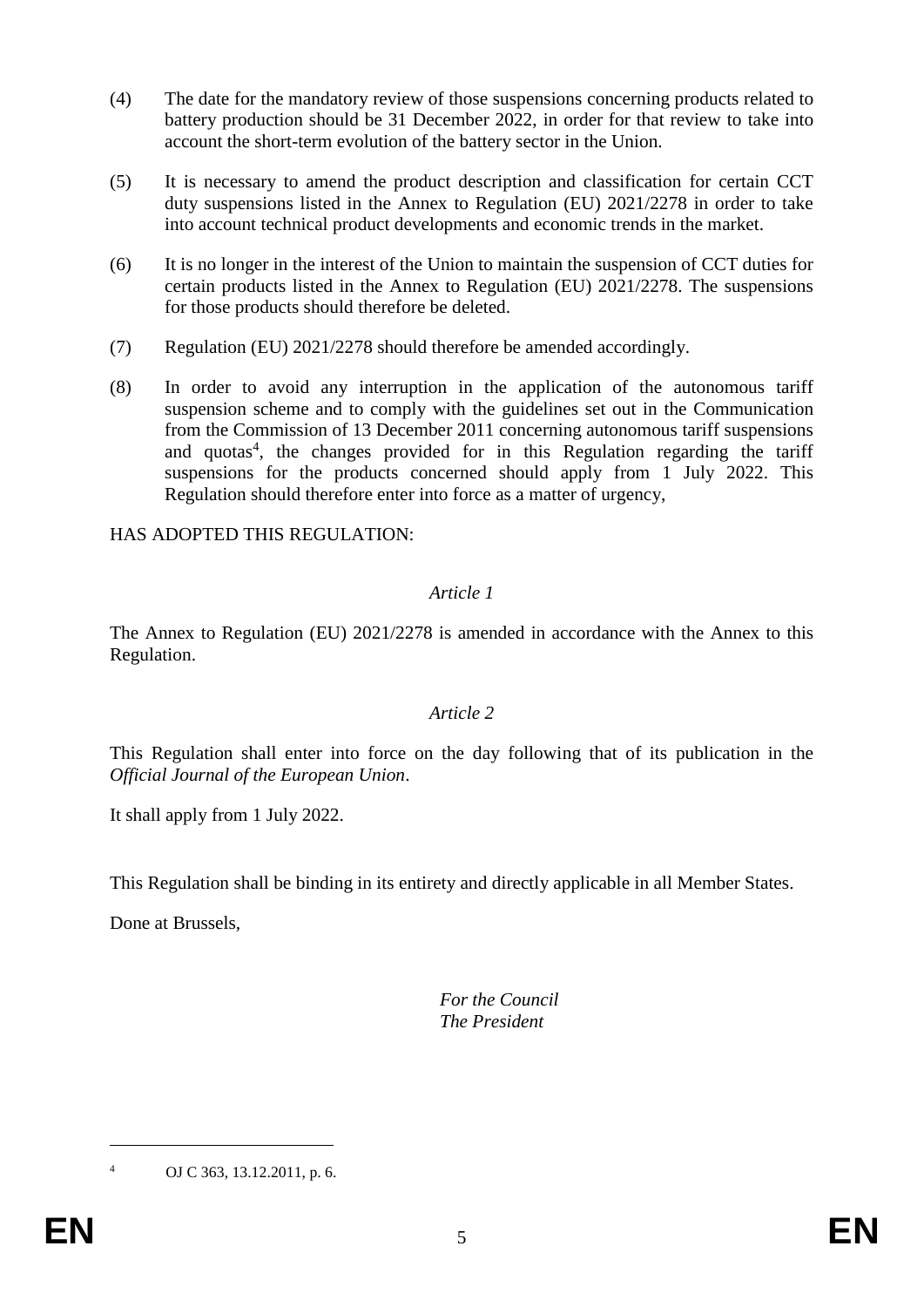# **LEGISLATIVE FINANCIAL STATEMENT**

#### **1. NAME OF THE PROPOSAL:**

Proposal for amending Regulation (EU) 2021/2278 suspending the Common Customs Tariff duties referred to in Article 56(2) point (c) of Regulation (EU) No 952/2013 on certain agricultural and industrial products

### **2. BUDGET LINES:**

Chapter and Article: Chapter 12, Article 120

Amount budgeted for the year 2022: 17 912 606 159

## **3. FINANCIAL IMPACT**

 $\Box$  Proposal has no financial implications

X Proposal has no financial impact on expenditure but has a financial impact on revenue - the effect is as follows:

(EUR million to one decimal place)

| Budget line | Revenue                        | 6 month period,     | [Year: second half of |
|-------------|--------------------------------|---------------------|-----------------------|
|             |                                | starting dd/mm/yyyy | 2022`                 |
| Article 120 | <i>Impact on own resources</i> | 01/07/2022          | $-14.9$               |

| Situation following action |                          |  |  |
|----------------------------|--------------------------|--|--|
|                            | $[2022 - 2026]$          |  |  |
| Article 120                | - 29,8 EUR million/ year |  |  |

The Annex contains 55 new products. The uncollected duties corresponding to these suspensions, calculated on the basis of requesting Member State projections for the period 2022 to 2026, amount to EUR 30 203 402 per year.

On the basis of the existing statistics for preceding years, it would appear, however, necessary to increase this amount by an average factor, estimated at 1,8 to take account of imports into other Member States using the same suspensions. This means uncollected duties of some EUR 54 366 124 per year.

Eight products have been withdrawn from this Annex reflecting the reintroduction of customs duties. This represents an increase of EUR 14 640 766 per year in the collection of duties, as estimated on the basis of 2021 statistics.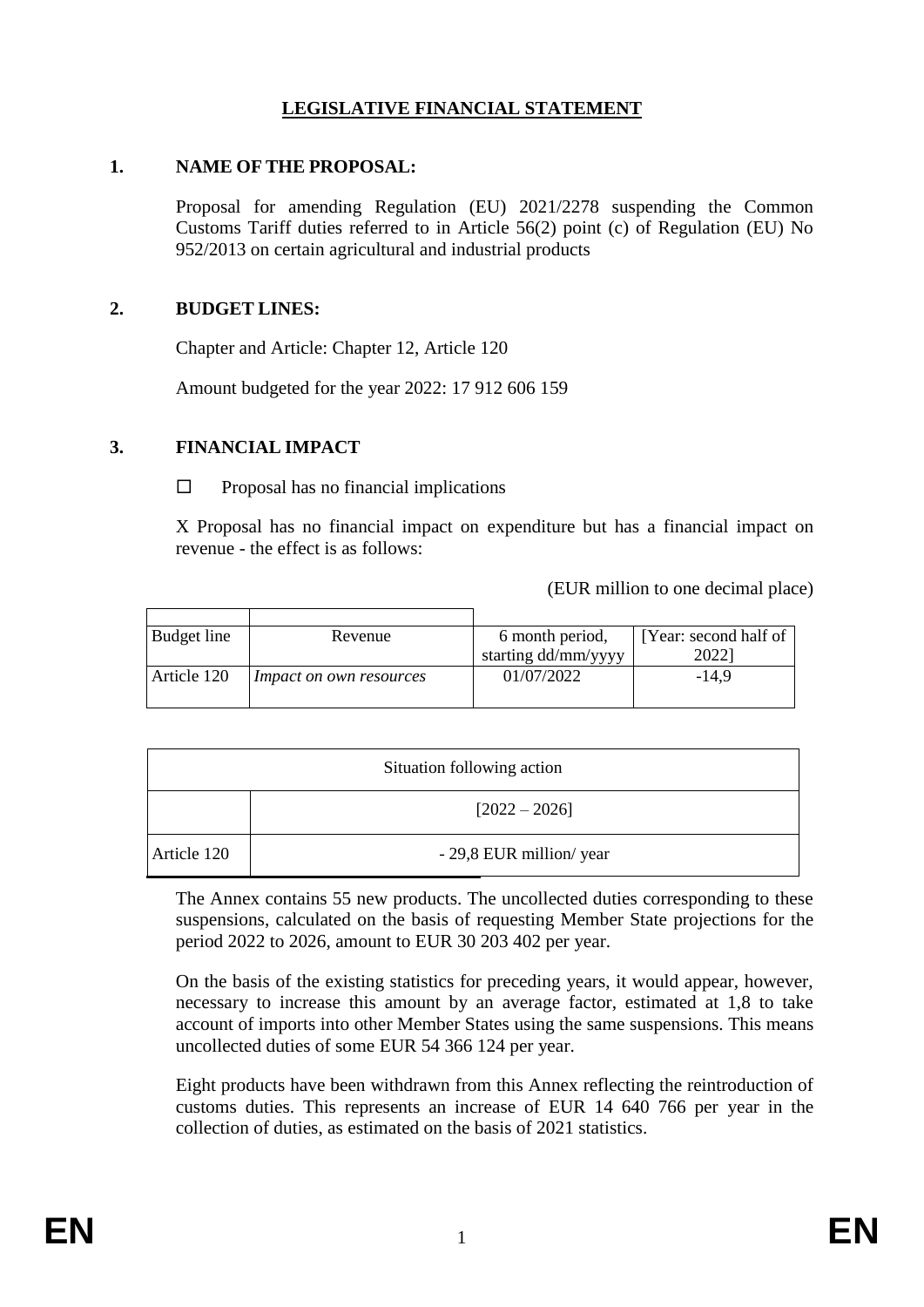On the basis of the above, the impact on the loss of revenue for the EU budget resulting from this Regulation is estimated at  $54\,366\,124 - 14\,640\,766 =$ EUR 39 725 358 (gross amount, including collection costs) x  $0.75$  = EUR 29 794 018 per year.

## **4. ANTI-FRAUD MEASURES**

Checks on the end-use of some of the products covered by this Council Regulation will be carried out in accordance with Article 254 of Regulation (EU) No 952/2013.

In addition, Member States may carry out any customs controls they deem appropriate under the risk management they undertake, as provided for by Article 46 of Regulation (EU) No 952/2013.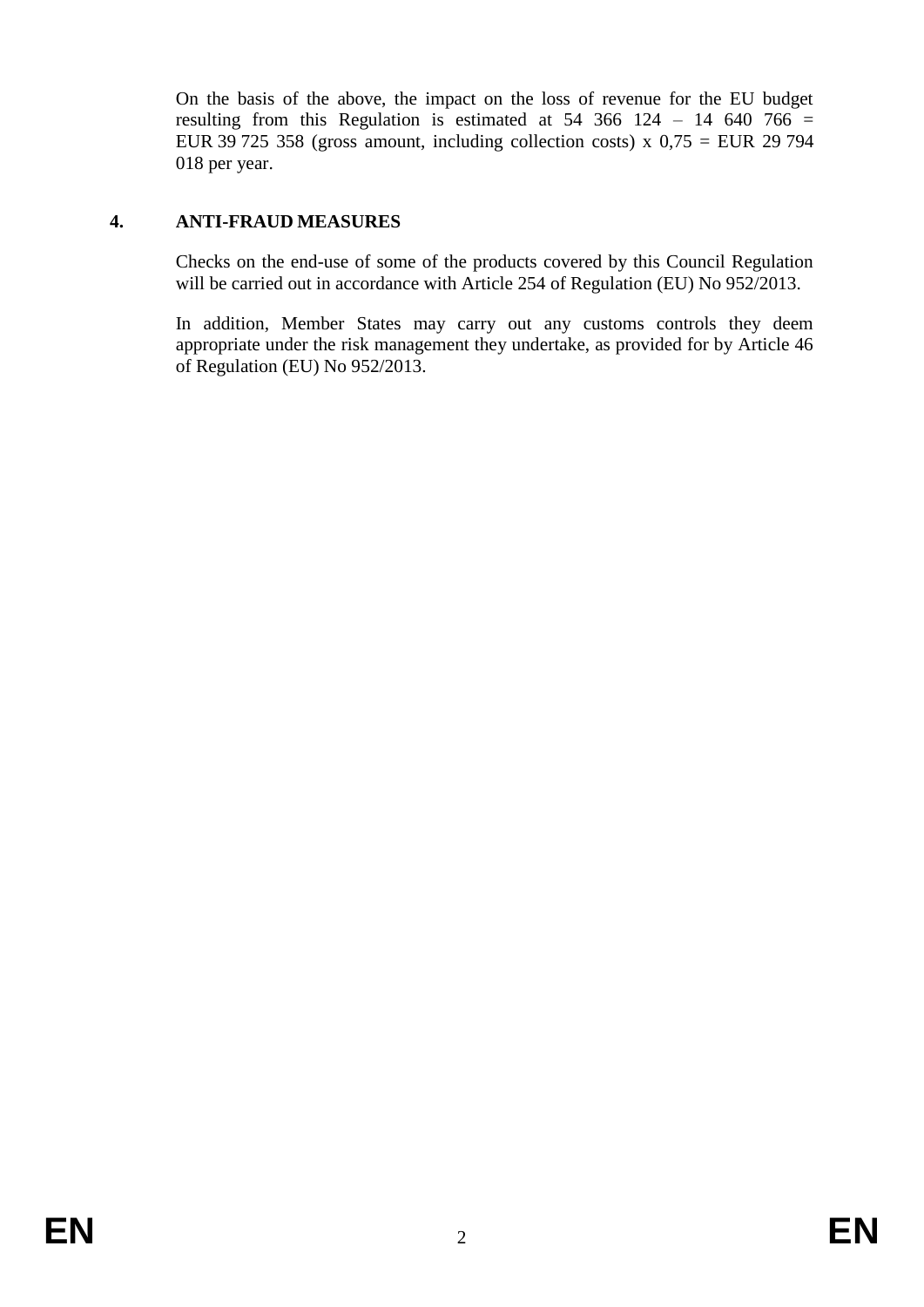

EUROPEAN **COMMISSION** 

> Brussels, 26.4.2022 COM(2022) 183 final

ANNEX

# **ANNEX**

**to the**

## **Proposal for a COUNCIL REGULATION**

**amending Regulation (EU) 2021/2278 suspending the Common Customs Tariff duties referred to in Article 56(2), point (c), of Regulation (EU) No 952/2013 on certain agricultural and industrial products**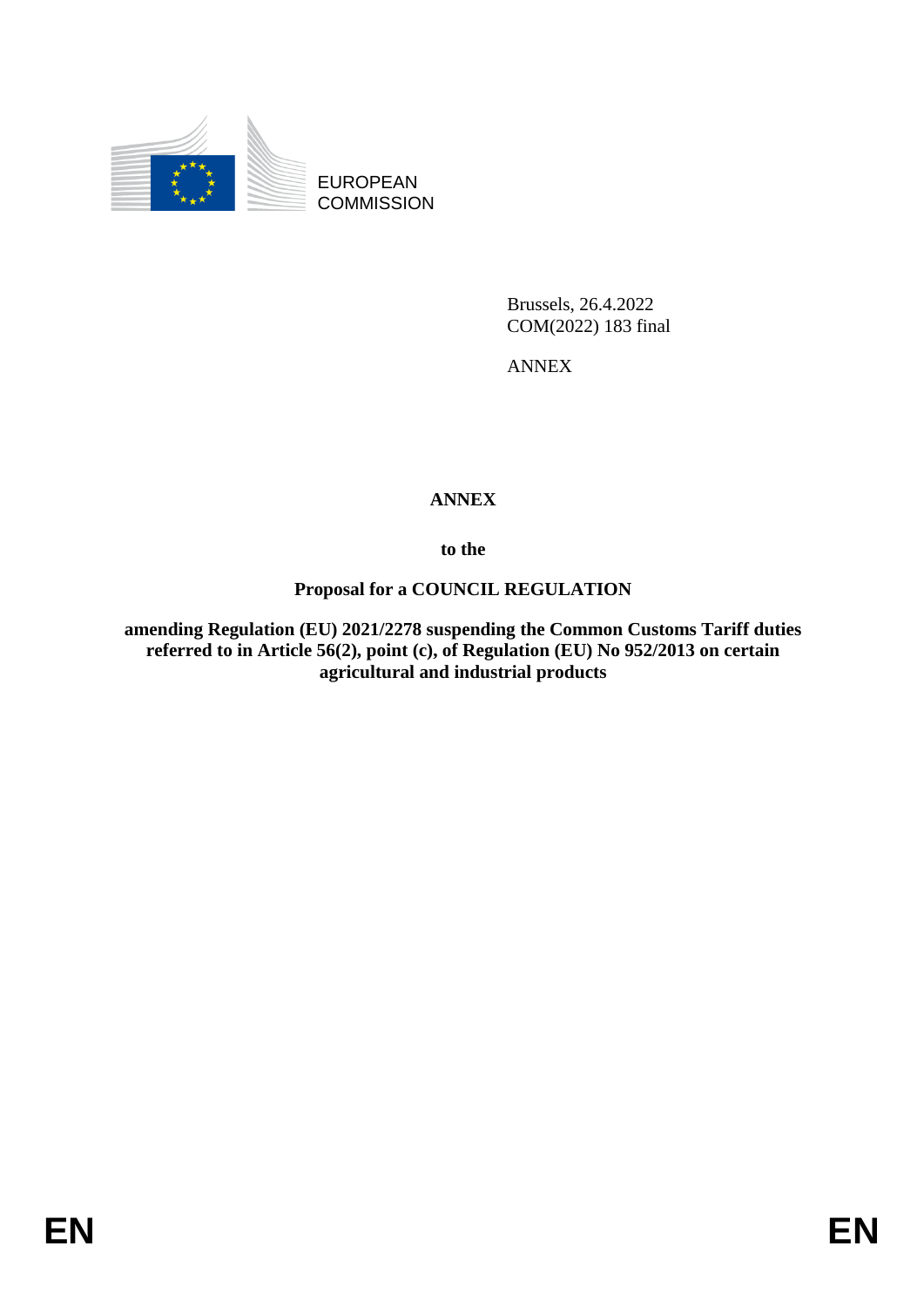## **ANNEX**

The Annex is amended as follows:

- (1) the entries with the following serial numbers are deleted: 0.3965, 0.4050, 0.4890, 0.4934, 0.5487, 0.7369, 0.8088 and 0.8210
- (2) the following entries replace those entries that have the same serial numbers:

| Serial<br>Number | CN code                        | <b>TARIC</b> | Description                                                                                                                                                                                                                                                                                                                                                                                                                                | Rate of<br>autonomous<br>duty | Supplementary<br>Unit | Date<br>envisaged<br>for<br>mandatory<br>review |
|------------------|--------------------------------|--------------|--------------------------------------------------------------------------------------------------------------------------------------------------------------------------------------------------------------------------------------------------------------------------------------------------------------------------------------------------------------------------------------------------------------------------------------------|-------------------------------|-----------------------|-------------------------------------------------|
| 0.7284           | ex 2106 90 92<br>ex 3504 00 90 | 50<br>10     | Casein protein hydrolysate consisting of:<br>$-$ by weight 20 % or more but not more than 70 %<br>free amino acids, and<br>peptones of which by weight more than 90 %<br>having a molecular weight of not more than 2000<br>Da                                                                                                                                                                                                             | $0\%$                         |                       | 31.12.2022                                      |
| 0.2542           | ex 2903 47 00                  | 20           | 1,1,1,3,3-Pentafluoropropane (HFC-245fa) (CAS RN<br>$460 - 73 - 1$                                                                                                                                                                                                                                                                                                                                                                         | 0%                            |                       | 31.12.2023                                      |
| 0.3616           | ex 2922 19 00                  | 53           | 2-(2-Methoxyphenoxy)ethanamine (CAS RN 1836-62-<br>0) with a purity by weight of 98 % or more                                                                                                                                                                                                                                                                                                                                              | $0\%$                         |                       | 31.12.2024                                      |
| 0.8137           | ex 3208 90 19<br>ex 3911 90 99 | 13<br>63     | Mixture, containing by weight:<br>20 % or more but not more than 40 % of a<br>copolymer of methyl vinyl ether and monobutyl<br>maleate (CAS RN 25119-68-0),<br>$-7%$ or more but not more than 20% of a<br>copolymer of methyl vinyl ether and monoethyl<br>maleate (CAS RN 25087-06-3),<br>-40 % or more, but not more than 65 % of ethanol<br>(CAS RN 64-17-5),<br>- 1 % or more but not more than 7 % of butan-1-ol<br>(CAS RN 71-36-3) | $0\%$                         |                       | 31.12.2025                                      |
| 0.5560           | ex 3904 69 80                  | 85           | Copolymer of ethylene and chlorotrifluoroethylene,<br>whether or not modified with hexafluoroisobutylene,<br>whether or not containing fillers                                                                                                                                                                                                                                                                                             | 0%                            |                       | 31.12.2022                                      |
| 0.2759           | ex 3907 30 00                  | 40           | Epoxide resin, containing by weight 70 % or more of<br>silicon dioxide, for the encapsulation of goods of<br>headings 8504, 8533, 8535, 8536, 8541, 8542 or 8548<br>(1)                                                                                                                                                                                                                                                                    | 0%                            |                       | 31.12.2023                                      |
| 0.5172           | ex 3912 39 85                  | 40           | Hypromellose (INN) (CAS RN 9004-65-3)                                                                                                                                                                                                                                                                                                                                                                                                      | 0%                            |                       | 31.12.2022                                      |
| 0.4844           | ex 3921 90 55                  | 25           | Prepreg sheets or rolls containing polyimide resin                                                                                                                                                                                                                                                                                                                                                                                         | $0\%$                         |                       | 31.12.2024                                      |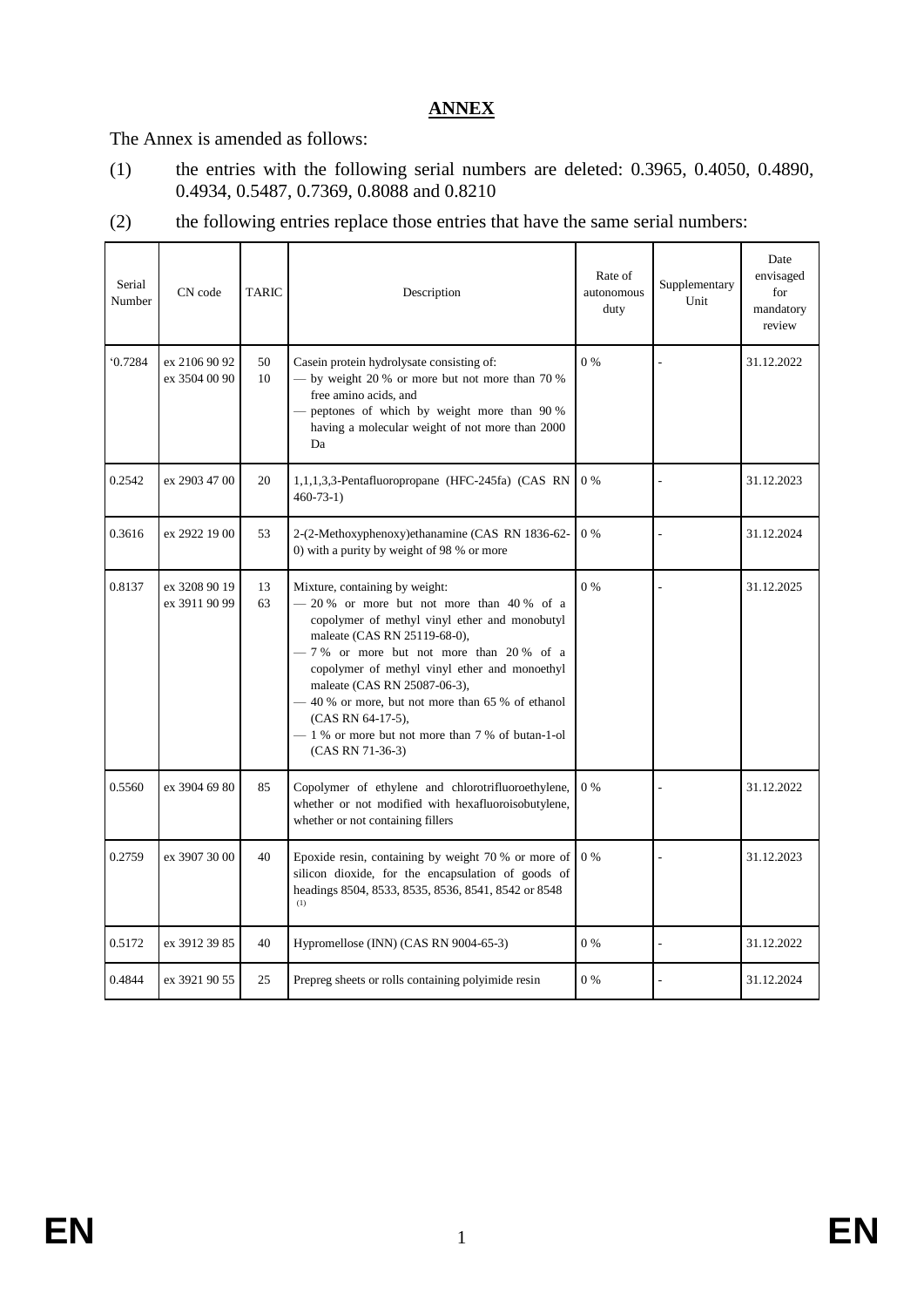| Serial<br>Number | CN code                                                                                                                                                                                                                                                                                                        | <b>TARIC</b>                                                                                             | Description                                                                                                                                                                                                                                                                                                                                                                                                                                                                                                                                                           | Rate of<br>autonomous<br>duty | Supplementary<br>Unit | Date<br>envisaged<br>for<br>mandatory<br>review |
|------------------|----------------------------------------------------------------------------------------------------------------------------------------------------------------------------------------------------------------------------------------------------------------------------------------------------------------|----------------------------------------------------------------------------------------------------------|-----------------------------------------------------------------------------------------------------------------------------------------------------------------------------------------------------------------------------------------------------------------------------------------------------------------------------------------------------------------------------------------------------------------------------------------------------------------------------------------------------------------------------------------------------------------------|-------------------------------|-----------------------|-------------------------------------------------|
| 0.8024           | ex 5603 14 10                                                                                                                                                                                                                                                                                                  | 30                                                                                                       | Non-wovens, consisting of poly(ethylene terephthalate)<br>spun bonded media:<br>— of weight of 160 $g/m^2$ or more but not more than<br>300 $g/m^2$ ,<br>with a filtration efficiency of class M or better<br>(according to DIN 60335-2-69),<br>- pleatable,<br>with at least one of following treatments:<br>- a coating or covering with polytetrafluoroethylene<br>(PTFE),<br>a coating with aluminium particles,<br>- a coating of phosphorous based flame retardants,<br>a nano fiber coating of a polyamide, a<br>polyurethane or a fluorine-containing polymer | $0\%$                         | m <sup>2</sup>        | 31.12.2023                                      |
| 0.5987           | ex 5603 14 90                                                                                                                                                                                                                                                                                                  | 60                                                                                                       | Non-wovens, consisting of poly(ethylene terephthalate)<br>spun bonded media:<br>— of weight of 160 $g/m^2$ or more but not more than<br>300 $g/m^2$ ,<br>- with a filtration efficiency of class M or better<br>(according to DIN 60335-2-69),<br>- pleatable,<br>with<br>without<br><sub>or</sub><br>expanded<br>an<br>polytetrafluoroethylene (ePTFE) membrane                                                                                                                                                                                                      | $0\%$                         | m <sup>2</sup>        | 31.12.2023                                      |
| 0.4476           | ex 7019 61 00<br>ex 7019 61 00<br>ex 7019 65 00<br>ex 7019 65 00<br>ex 7019 65 00<br>ex 7019 65 00<br>ex 7019 65 00<br>ex 7019 65 00<br>ex 7019 65 00<br>ex 7019 66 00<br>ex 7019 66 00<br>ex 7019 66 00<br>ex 7019 66 00<br>ex 7019 66 00<br>ex 7019 66 00<br>ex 7019 66 00<br>ex 7019 90 00<br>ex 7019 90 00 | 11<br>19<br>11<br>12<br>13<br>14<br>15<br>18<br>19<br>11<br>12<br>13<br>14<br>15<br>18<br>19<br>11<br>19 | Woven fabrics of rovings, impregnated with epoxy<br>resin, with a coefficient of thermal expansion between<br>30°C and 120°C (measured according to IPC-TM-650)<br>of:<br>$-$ 10ppm per <sup>o</sup> C or more but not more than 12ppm<br>per <sup>o</sup> C in the length and width, and<br>20ppm per <sup>o</sup> C or more but not more than 30ppm<br>per°C in the thickness, with a glass transition<br>temperature of 152°C or more but not more than<br>153°C (measured according IPC-TM-650)                                                                   | 0 %                           |                       | 31.12.2023                                      |
| 0.7996           | ex 8418 99 90                                                                                                                                                                                                                                                                                                  | 20                                                                                                       | Aluminium connecting block for connecting to a<br>condenser manifold in welding process:<br>- hardened to T6 or T5 temper,<br>- with a weight of not more than 150 g,<br>- with a length of 20 mm or more but not more than<br>150 mm,<br>- with a fixing rail in one piece                                                                                                                                                                                                                                                                                           | 0 %                           | p/st                  | 31.12.2025                                      |
| 0.8004           | ex 8418 99 90                                                                                                                                                                                                                                                                                                  | 30                                                                                                       | Receiver dryer profile for connecting to a condenser<br>manifold in welding process with:<br>- a braze flatness of not more than 0,2 mm,<br>a weight of 100 g or more but not more than 600 g,<br>- a fixing rail in one piece                                                                                                                                                                                                                                                                                                                                        | $0\%$                         | p/st                  | 31.12.2025                                      |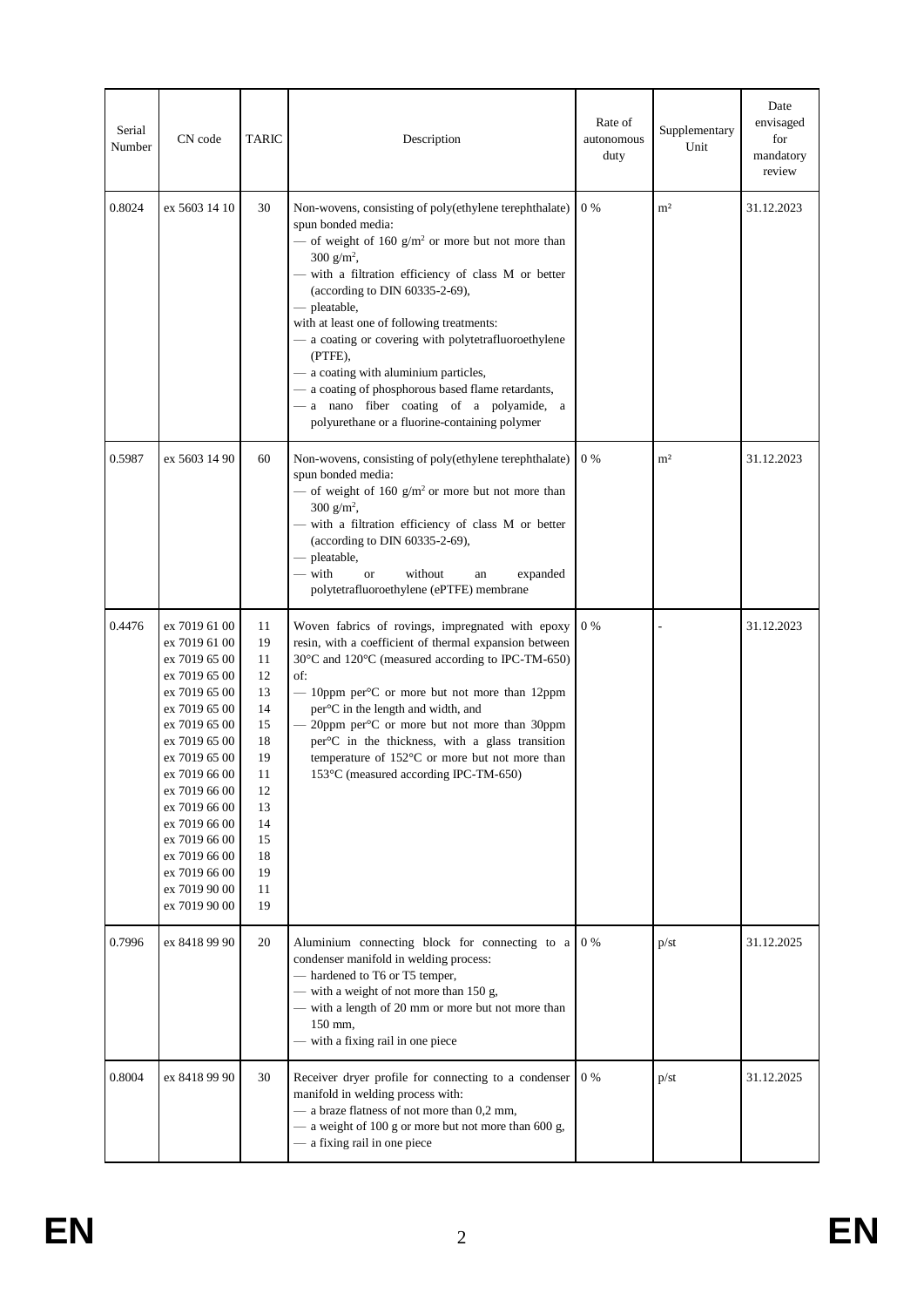| Serial<br>Number | CN code                        | TARIC    | Description                                                                                                                                                                                                                                                                                                                                                                                                                                                              | Rate of<br>autonomous<br>duty | Supplementary<br>Unit | Date<br>envisaged<br>for<br>mandatory<br>review |
|------------------|--------------------------------|----------|--------------------------------------------------------------------------------------------------------------------------------------------------------------------------------------------------------------------------------------------------------------------------------------------------------------------------------------------------------------------------------------------------------------------------------------------------------------------------|-------------------------------|-----------------------|-------------------------------------------------|
| 0.7375           | ex 8481 10 19<br>ex 8481 10 99 | 30<br>20 | Electromagnetic pressure reducing valve<br>— with a plunger,<br>- with an operating pressure of not more than 325<br>MPa,<br>- with a plastic connector with 2 silver or tin,<br>or silver-plated, or tin-plated, or silver and tin<br>plated pins                                                                                                                                                                                                                       | $0\%$                         |                       | 31.12.2022                                      |
| 0.7029           | ex 8505 11 00                  | 47       | Articles in the form of a triangle, square, rectangle, or<br>trapezoid, whether or not arched, with rounded corners<br>or oblique sides, intended to become permanent<br>magnets after magnetisation, containing neodymium,<br>iron and boron, with the following dimensions:<br>- a length of 9 mm or more but not more than 105<br>mm,<br>- a width of 5 mm or more but not more than 105<br>mm, and<br>- a height of 2 mm or more but not more than 55<br>mm          | $0\%$                         |                       | 31.12.2026                                      |
| 0.5548           | ex 8507 60 00                  | 50       | Modules for the assembly of batteries of ion lithium<br>electric accumulators with:<br>- a length of 298 mm or more, but not more than<br>500 mm,<br>- a width of 33,5 mm or more, but not more than<br>209 mm,<br>a height of 75 mm or more, but not more than 228<br>mm,<br>a weight of 3,6 kg or more, but not more than<br>$17$ kg, and<br>a power of 458 Wh or more, but not more than 2<br>900 Wh                                                                  | 1.3%                          |                       | 31.12.2022                                      |
| 0.7489           | ex 8529 90 92                  | 78       | OLED modules, consisting of one or more TFT glass<br>or plastic cells,<br>- a diagonal measurement of the screen of 121 cm or<br>more, but not more than 224 cm,<br>with a thickness of not more than 55mm,<br>- containing organic material,<br>- with control electronic for pixel addressing only,<br>- with V-by-One Interface and with or without a<br>plug for power supply,<br>- with back cover,<br>of a kind used in the manufacture of TV sets and<br>monitors | $0\%$                         |                       | 31.12.2023                                      |
| 0.3959           | ex 8540 71 00                  | 20       | Continuous wave magnetron with:<br>- a fixed frequency of 2 460 MHz,<br>- a packaged magnet,<br>- a probe output,<br>- an output power of 960 or more but not more than<br>1500 W                                                                                                                                                                                                                                                                                        | $0\%$                         |                       | 31.12.2023                                      |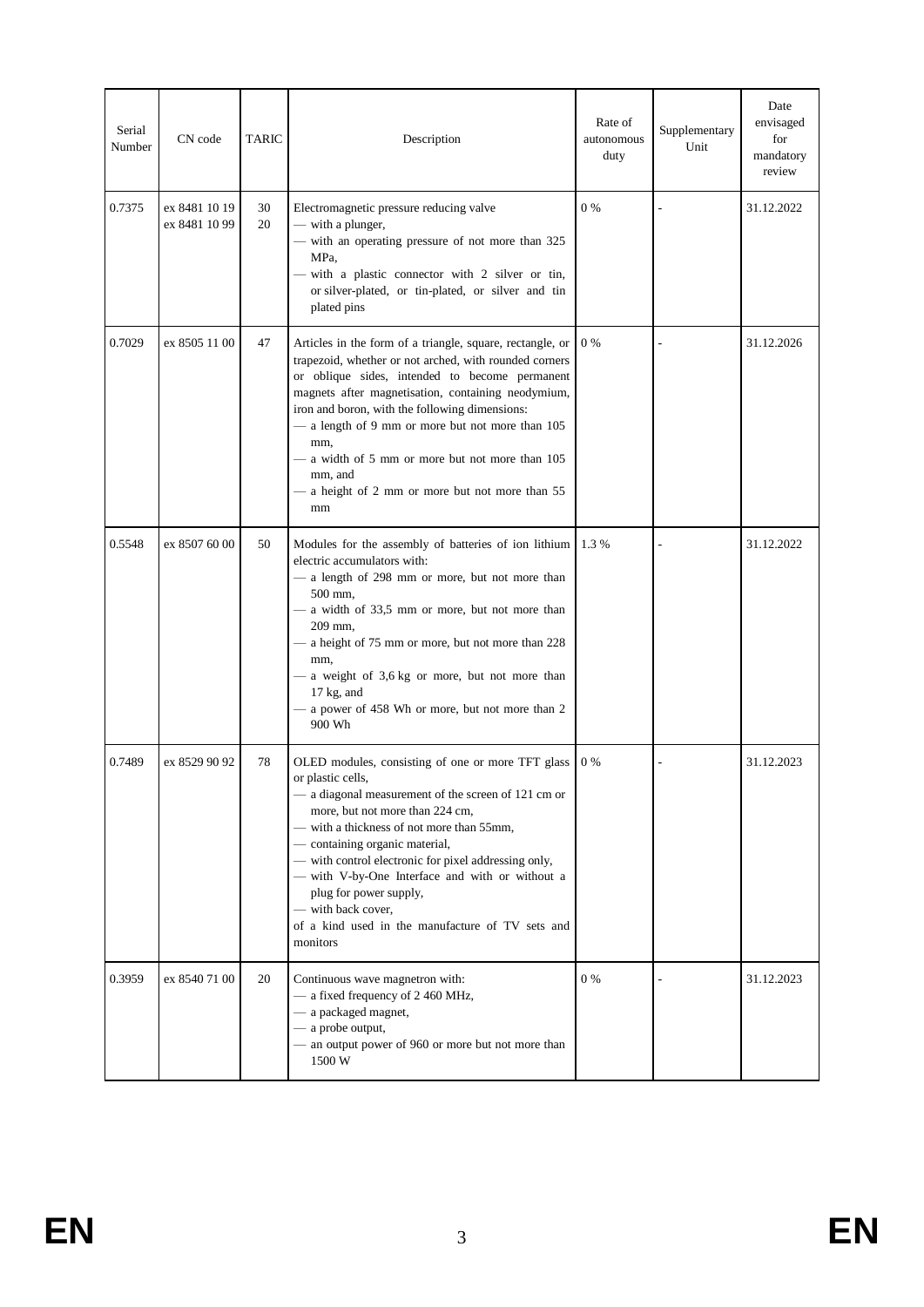| Serial<br>Number | CN code                        | <b>TARIC</b> | Description                                                                                                                                                                                                                                                                  | Rate of<br>autonomous<br>duty | Supplementary<br>Unit | Date<br>envisaged<br>for<br>mandatory<br>review |
|------------------|--------------------------------|--------------|------------------------------------------------------------------------------------------------------------------------------------------------------------------------------------------------------------------------------------------------------------------------------|-------------------------------|-----------------------|-------------------------------------------------|
| 0.6687           | ex 8708 95 10<br>ex 8708 95 99 | 30<br>40     | Inflatable sewn safety cushion of high strength 0%<br>polyamide fibre:<br>- folded into three-dimensional packing form, fixed<br>by thermal forming, dedicated fixation seams,<br>fabric cover or plastic staples, or<br>flat safety cushion with or without thermal folding |                               | p/st                  | 31.12.2025                                      |

(1) Suspension of duties is subject to end-use customs supervision in accordance with Article 254 of Regulation (EU) No 952/2013 of the European Parliament and of the Council of 9 October 2013 laying down the Union Customs Code (OJ L 269, 10.10.2013, p. 1)'

#### (3) the following entries are inserted according to the numerical order of the CN and TARIC codes in the second and third columns:

| Serial<br>Number | CN code       | <b>TARIC</b> | Description                                                                                                                           | Rate of<br>autonomous<br>duty | Supplementary<br>Unit | Date<br>envisaged<br>for<br>mandatory<br>review |
|------------------|---------------|--------------|---------------------------------------------------------------------------------------------------------------------------------------|-------------------------------|-----------------------|-------------------------------------------------|
| 0.8296           | ex 2826 90 80 | 30           | Lithium hexafluorophosphate (CAS RN 21324-40-3)<br>with a purity by weight of 99 % or more                                            | 2.7 %                         |                       | 31.12.2022                                      |
| 0.8237           | ex 2845 90 10 | 10           | 4-(Tert-Butyl)-2-(2-(methyl-d3)propan-2-yl-1,1,1,3,3,3-<br>d6)phenol (CAS RN 2342594-40-3) with a purity by<br>weight of 98 % or more | $0\%$                         |                       | 31.12.2026                                      |
| 0.8282           | ex 2903 19 00 | 20           | 1,3-Dichloropropane (CAS RN 142-28-9) with a purity<br>by weight of 99 % or more                                                      | $0\%$                         |                       | 31.12.2026                                      |
| 0.8241           | ex 2909 49 80 | 30           | 3,4-Dimethoxybenzyl alcohol (CAS RN 93-03-8) with a<br>purity by weight of 98 % or more                                               | 0%                            |                       | 31.12.2026                                      |
| 0.8288           | ex 2914 40 90 | 10           | Benzoin (CAS RN 119-53-9) with a purity by weight of<br>99 % or more                                                                  | $0\%$                         |                       | 31.12.2026                                      |
| 0.8311           | ex 2915 90 70 | 38           | Pelargonic acid (CAS RN 112-05-0) with a purity by<br>weight of 95 % or more                                                          | $0\%$                         |                       | 31.12.2026                                      |
| 0.8302           | ex 2917 19 80 | 55           | Maleic acid (CAS RN 110-16-7) with a purity by weight<br>of 99 % or more                                                              | 3.2 %                         |                       | 31.12.2022                                      |
| 0.8255           | ex 2917 39 95 | 45           | 3-(4-Chlorophenyl)glutaric acid (CAS RN 35271-74-0)<br>with a purity by weight of 98 % or more                                        | $0\%$                         |                       | 31.12.2026                                      |
| 0.8256           | ex 2918 30 00 | 55           | Methyl 3-oxo-pentanoate (CAS RN 30414-53-0) with a<br>purity by weight of 98 % or more                                                | $0\%$                         |                       | 31.12.2026                                      |
| 0.8297           | ex 2920 90 10 | 45           | Ethylene carbonate (CAS RN 96-49-1) with a purity by<br>weight of 99 % or more                                                        | 3.2 %                         |                       | 31.12.2022                                      |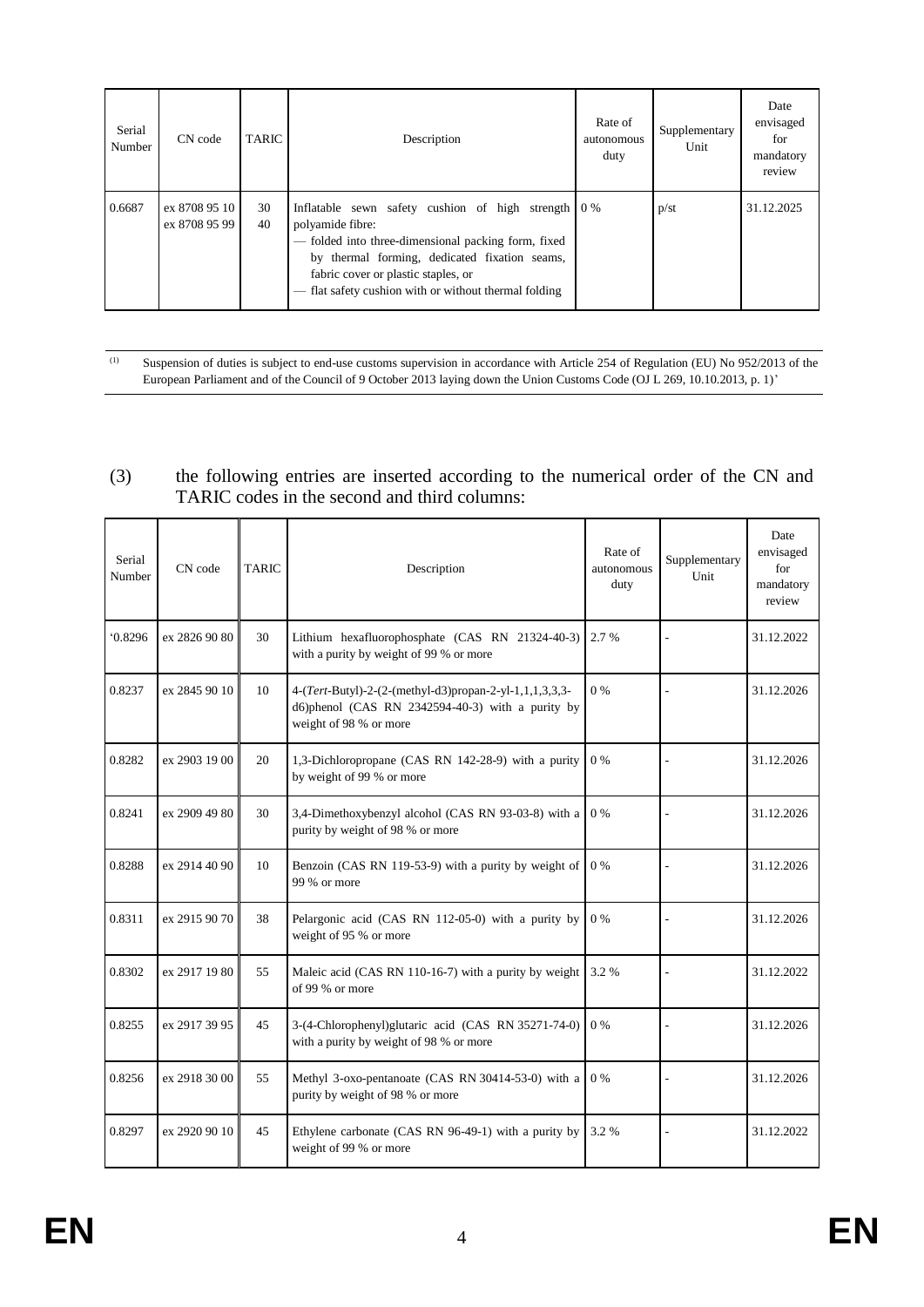| Serial<br>Number | CN code       | <b>TARIC</b> | Description                                                                                                                                                                   | Rate of<br>autonomous<br>duty | Supplementary<br>Unit | Date<br>envisaged<br>for<br>mandatory<br>review |
|------------------|---------------|--------------|-------------------------------------------------------------------------------------------------------------------------------------------------------------------------------|-------------------------------|-----------------------|-------------------------------------------------|
| 0.8298           | ex 2920 90 10 | 55           | Vinylene carbonate (CAS RN 872-36-6) with a purity by<br>weight of 99,9 % or more                                                                                             | 3.2%                          |                       | 31.12.2022                                      |
| 0.8299           | ex 2920 90 10 | 65           | Vinyl ethylene carbonate (CAS RN 4427-96-7) with a<br>purity by weight of 99 % or more                                                                                        | 3.2%                          |                       | 31.12.2022                                      |
| 0.8234           | ex 2922 49 85 | 33           | 4-Amino-2-chlorobenzoic acid (CAS RN 2457-76-3)<br>with a purity by weight of 98 % or more                                                                                    | $0\%$                         |                       | 31.12.2026                                      |
| 0.8236           | ex 2922 49 85 | 43           | (E)-Ethyl 4-(dimethylamino)but-2-enoate maleate (CAS<br>RN 1690340-79-4) with a purity by weight of 98 % or<br>more                                                           | 0 %                           |                       | 31.12.2026                                      |
| 0.8283           | ex 2924 19 00 | 48           | N,N-Dimethylcarbamoyl chloride (CAS RN 79-44-7)<br>with a purity by weight of 99 % or more                                                                                    | $0\%$                         |                       | 31.12.2026                                      |
| 0.8235           | ex 2924 29 70 | 32           | $N-(4-Amino-2-ethoxyphenyl)$ acetamide<br>(CAS)<br>RN<br>848655-78-7) with a purity by weight of 98 % or more                                                                 | $0\%$                         |                       | 31.12.2026                                      |
| 0.8258           | ex 2924 29 70 | 36           | $N, N$ -(2-Chloro-5-methyl-1,4-phenylene) $bis[3-$<br>oxobutyramide] (CAS RN 41131-65-1) with a purity by<br>weight of 97 % or more                                           | $0\%$                         |                       | 31.12.2026                                      |
| 0.8272           | ex 2931 90 00 | 30           | Tert-Butylchlorodimethylsilane (CAS RN 18162-48-6)<br>with a purity by weight of 99 % or more                                                                                 | $0\%$                         |                       | 31.12.2026                                      |
| 0.8252           | ex 2932 19 00 | 55           | $(3S)$ -3-[4-[(5-Bromo-2-<br>chlorophenyl)methyl]phenoxy]tetrahydro-furan<br>(CAS)<br>RN 915095-89-5) with a purity by weight of 97 % or<br>more                              | $0\%$                         |                       | 31.12.2026                                      |
| 0.8257           | ex 2932 99 00 | 28           | 1,4,7,10,13-Pentaoxacyclopentadecane (CAS RN 33100-<br>27-5) with a purity by weight of 90 % or more, the<br>remainder mainly consisting of lineair precursors                | $0\%$                         |                       | 31.12.2026                                      |
| 0.8240           | ex 2933 19 90 | 53           | 3-[2-(Dispiro[2.0.2 <sup>4</sup> .1 <sup>3</sup> ]heptan-7-yl)ethoxy]-1H-pyrazole-<br>4-carboxylic acid (CAS RN 2608048-67-3) with a purity<br>by weight of 98 % or more      | $0\%$                         |                       | 31.12.2026                                      |
| 0.8312           | ex 2933 21 00 | 45           | Sodium<br>$(5S, 8S)$ -8-methoxy-2,4-dioxo-1,3-<br>diazaspiro[4.5]decan-3-ide (CAS RN<br>1400584-86-2)<br>with a purity by weight of 90 % or more                              | $0\%$                         |                       | 31.12.2026                                      |
| 0.8238           | ex 2933 39 99 | 15           | $(S)$ -6-Bromo-2-(4-(3-(1,3-dioxoisoindolin-2-yl)propyl)-<br>2,2-dimethylpyrrolidin-1-yl)nicotinamide<br>(CAS)<br>RN<br>2606972-45-4) with a purity by weight of 98 % or more | $0\%$                         |                       | 31.12.2026                                      |
| 0.8239           | ex 2933 39 99 | 18           | Perfluorophenyl 6-fluoropyridine-2-sulfonate (CAS RN<br>2608048-81-1) with a purity by weight of 98 % or more                                                                 | $0\%$                         |                       | 31.12.2026                                      |
| 0.8266           | ex 2933 39 99 | 42           | Glasdegib maleate (INN) (CAS RN 2030410-25-2) with<br>a purity by weight of 98 % or more                                                                                      | $0\%$                         |                       | 31.12.2026                                      |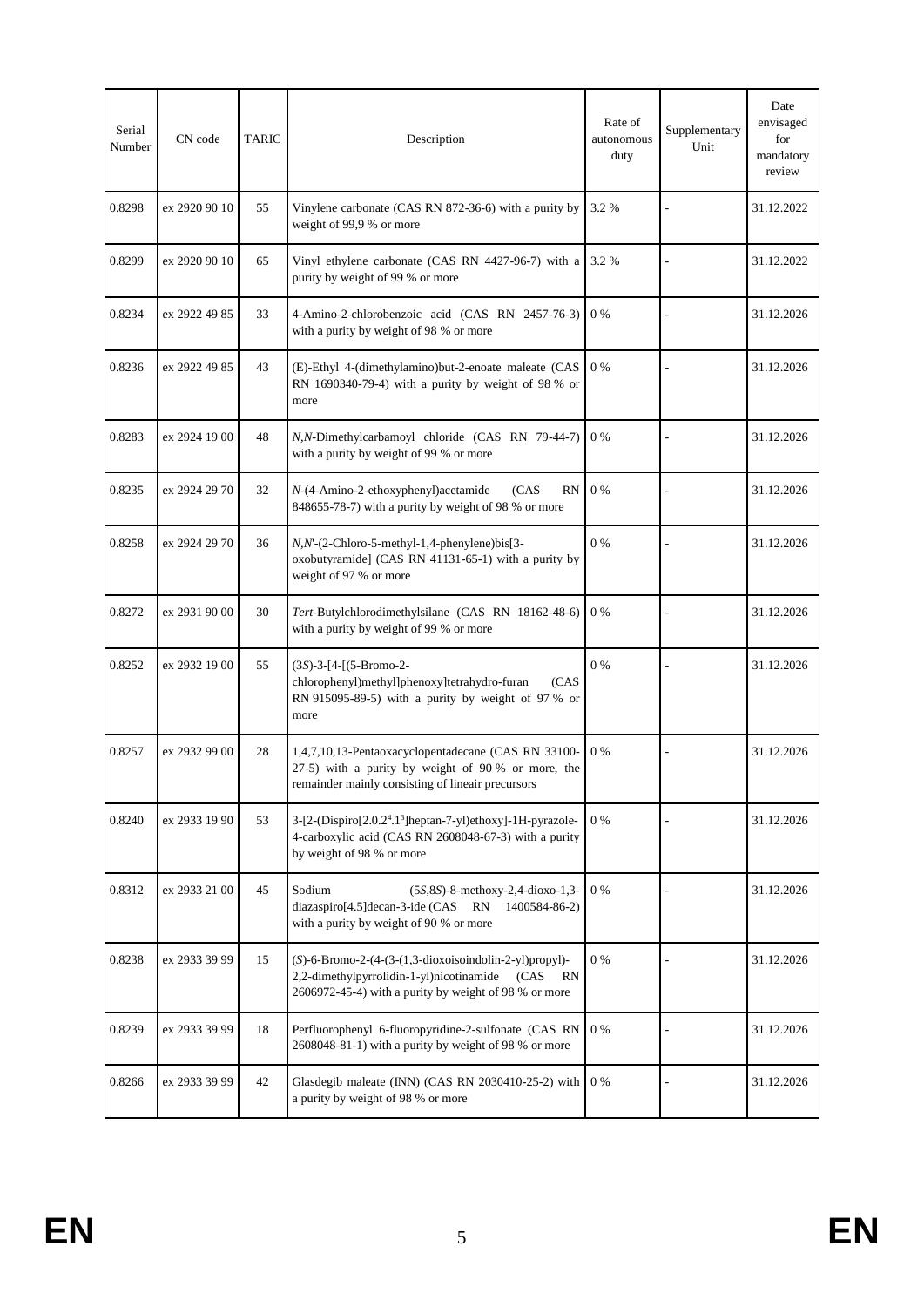| Serial<br>Number | CN code       | <b>TARIC</b> | Description                                                                                                                                                                                                                                     | Rate of<br>autonomous<br>duty | Supplementary<br>Unit | Date<br>envisaged<br>for<br>mandatory<br>review |
|------------------|---------------|--------------|-------------------------------------------------------------------------------------------------------------------------------------------------------------------------------------------------------------------------------------------------|-------------------------------|-----------------------|-------------------------------------------------|
| 0.8248           | ex 2933 59 95 | 38           | 5-(5-Chlorosulfonyl-2-ethoxyphenyl)-1-methyl-3-propyl-<br>1,6-dihydro-7H-pyrazolo[4,3-d]pyrimidin-7-one<br>(CAS)<br>No 139756-22-2) with a purity by weight of 98 % or<br>more                                                                  | $0\%$                         |                       | 31.12.2026                                      |
| 0.8243           | ex 2933 59 95 | 41           | 2-(4-Phenoxyphenyl)-7-(piperidin-4-yl)-4,5,6,7-<br>tetrahydropyrazolo[1,5-a]pyrimidine-3-carbonitrile (CAS<br>RN 2190506-57-9) with a purity by weight of 98 % or<br>more                                                                       | $0\%$                         |                       | 31.12.2026                                      |
| 0.8290           | ex 2933 99 80 | 18           | 2-(2-Ethoxyphenyl)-5-methyl-7-propylimidazolo[5,1-<br>f][1,2,4]-triazin-4(3H)-one (CAS RN 224789-21-3) with<br>a purity by weight of 95 % or more                                                                                               | $0\%$                         |                       | 31.12.2026                                      |
| 0.8249           | ex 2933 99 80 | 22           | Dibenz[b,f]azepine-5-carbonyl chloride (CAS RN 33948-<br>22-0) with a purity by weight of 98 % or more                                                                                                                                          | 0 %                           |                       | 31.12.2026                                      |
| 0.8284           | ex 2933 99 80 | 32           | 1H-1,2,3-Triazole (CAS RN 288-36-8) or 2H-1,2,3-<br>triazole (CAS RN 288-35-7) with a purity by weight of<br>99 % or more                                                                                                                       | 0 %                           |                       | 31.12.2026                                      |
| 0.8250           | ex 2934 99 90 | 18           | $(1R,3R)-1-(1,3-benzodioxol-5-yl)-2-(2-$<br>Methyl<br>chloroacetyl)-1,3,4,9-tetrahydropyrido[5,4-b]indole-3-<br>carboxylate (CAS RN 171489-59-1) with a purity by<br>weight of 99 % or more                                                     | $0\%$                         |                       | 31.12.2026                                      |
| 0.8253           | ex 2934 99 90 | 22           | 4-(Oxiran-2-ylmethoxy)-9H-carbazole (CAS RN 51997-<br>51-4) with a purity by weight of 97 % or more                                                                                                                                             | 0 %                           |                       | 31.12.2026                                      |
| 0.8267           | ex 2934 99 90 | 35           | Nusinersen sodium (INNM) (CAS RN 1258984-36-9)<br>with a purity by weight of 95 % or more                                                                                                                                                       | 0 %                           |                       | 31.12.2026                                      |
| 0.8289           | ex 2934 99 90 | 71           | 3,4-Dichloro-1,2,5-thiadiazole (CAS RN 5728-20-1) with<br>a purity by weight of 99 % or more                                                                                                                                                    | 0 %                           |                       | 31.12.2026                                      |
| 0.8276           | ex 2935 90 90 | 22           | Methyl<br>2-(chlorosulfonyl)-4-<br>(methylsulfonamidomethyl)benzoate (CAS RN 393509-<br>79-0) with a purity by weight of 90 % or more                                                                                                           | $0\%$                         |                       | 31.12.2026                                      |
| 0.8277           | ex 2935 90 90 | 24           | 3-({[(4-methylphenyl)sulfonyl]carbamoyl}amino)phenyl<br>4-methylbenzenesulfonate (CAS RN 232938-43-1) with<br>a purity by weight of 99 % or more                                                                                                | $0\%$                         |                       | 31.12.2026                                      |
| 0.8273           | ex 3812 39 90 | 45           | 2-Aminoethanol reaction products with cyclohexane and<br>peroxidized<br>N-butyl-2,2,6,6-tetramethyl-4-<br>piperidinamine-2,4,6-trichloro-1,3,5-triazine<br>reaction<br>products (CAS RN 191743-75-6) with a purity by weight<br>of 99 % or more | $0\%$                         |                       | 31.12.2026                                      |
| 0.8278           | ex 3824 99 92 | 94           | ({[2-(trifluoromethyl)phenyl]carbonyl}amino)methyl<br>acetate (CAS RN 895525-72-1) with a content of at least<br>45 % by weight dissolved in N,N-dimethylacetamide<br>(CAS RN 127-19-5)                                                         | $0\%$                         |                       | 31.12.2026                                      |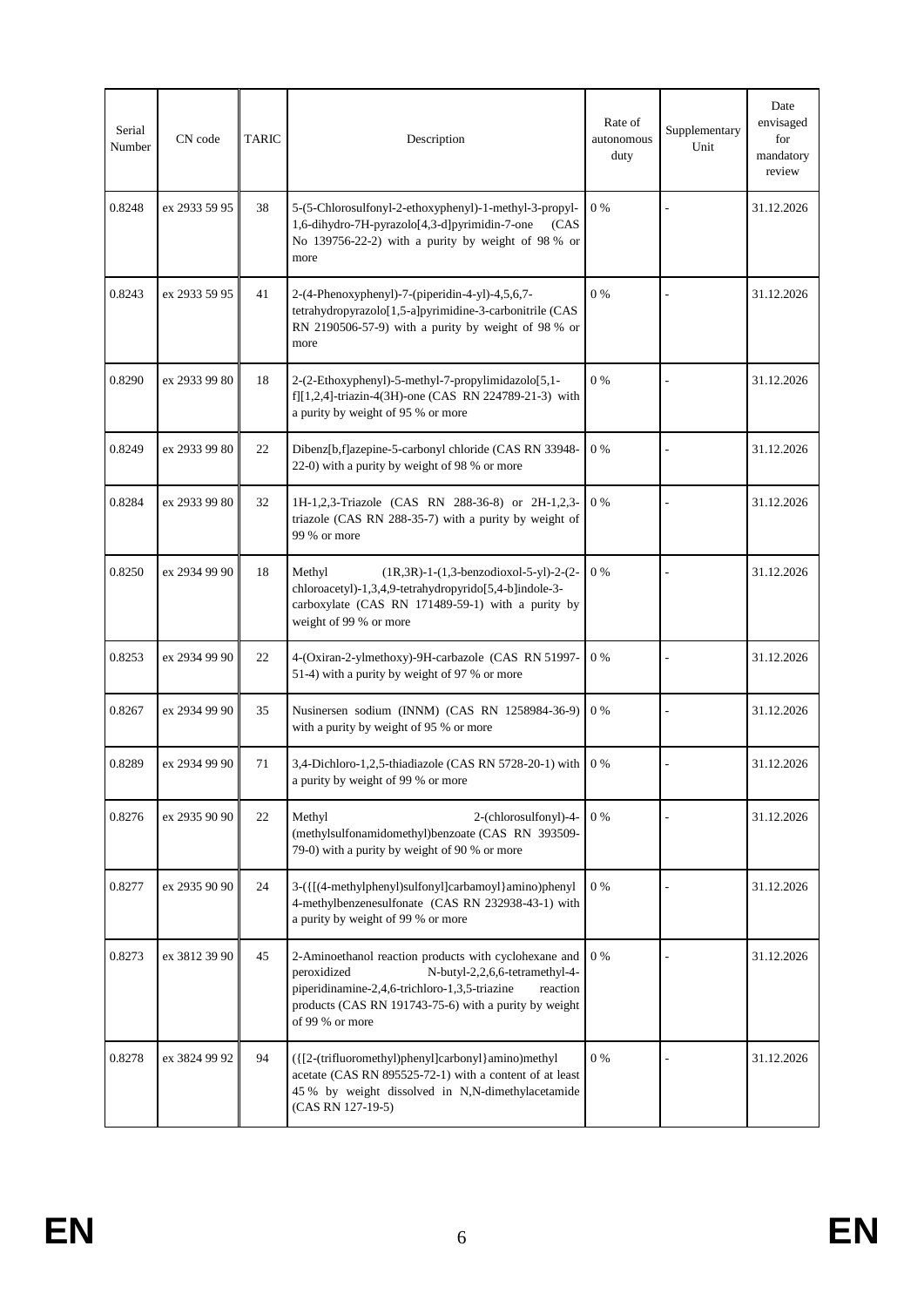| Serial<br>Number | CN code       | TARIC | Description                                                                                                                                                                                                                                                                                                                                                                                                            | Rate of<br>autonomous<br>duty | Supplementary<br>Unit | Date<br>envisaged<br>for<br>mandatory<br>review |
|------------------|---------------|-------|------------------------------------------------------------------------------------------------------------------------------------------------------------------------------------------------------------------------------------------------------------------------------------------------------------------------------------------------------------------------------------------------------------------------|-------------------------------|-----------------------|-------------------------------------------------|
| 0.8287           | ex 3824 99 92 | 95    | of<br>Solution<br>$cis-1-\{[(2,5-$<br>methyl<br>dimethylphenyl)acetyl]amino}-4-<br>methoxycyclohexanecarboxylate (CAS RN 203313-47-7)<br>N,N-dimethylacetamide (CAS<br>RN 127-19-5),<br>in<br>containing by weight 25 % or more but not more than<br>45 % of the carboxylate                                                                                                                                           | $0\%$                         |                       | 31.12.2026                                      |
| 0.8268           | ex 3917 32 00 | 30    | Heat shrinkable tube:<br>- containing by weight 80 % or more polymer,<br>- with an insulation resistance of 90 MW or more,<br>— with a dielectric strength of $35$ kV / mm or more,<br>- with a wall thickness of 0,04 mm or more, but not<br>more than 0,9 mm,<br>- with a lay-flat width of 18 mm or more, but not more<br>than 156 mm,<br>for use in the manufacture of aluminium electrolytic<br>capacitors<br>(1) | $0\%$                         |                       | 31.12.2022                                      |
| 0.8274           | ex 3920 61 00 | 50    | Coextruded film of polycarbonate main layer and<br>polymethyl methacrylate top layer with a:<br>- total thickness of more than 230 µm but not more<br>than $270 \mu m$ ,<br>- top layer thickness of more than 40 µm but not more<br>than $55 \mu m$ ,<br>defined surface roughness of the top layer of 0,5 µm<br>or less (according to ISO 4287),<br>- UV-stabilized top layer                                        | $0\%$                         |                       | 31.12.2026                                      |
| 0.8291           | ex 3921 90 55 | 60    | Membrane composed of a polyamide layer and a<br>polysulfone layer on a cellulose support layer with:<br>- a total thickness of 0,25 mm or more but not more<br>than $0.40$ mm,<br>a total weight of 109 $g/m^2$ or more but not more than<br>114 $g/m^2$                                                                                                                                                               | $0\%$                         |                       | 31.12.2026                                      |
| 0.8265           | ex 7007 11 10 | 10    | Specifically shaped and toughened safety glass:<br>- with a width of 200 mm or more but not more than<br>600 mm.<br>- with a height of 150 mm or more but not more than<br>500 mm,<br>for use in the manufacture of motor vehicle window<br>assemblies<br>(1)                                                                                                                                                          | $0\%$                         |                       | 31.12.2026                                      |
| 0.8247           | ex 8302 10 00 | 20    | Armrest hinge made of magnesium with:<br>- a length of 255 mm or more but not more than 265<br>mm,<br>a width of 155 mm or more but not more than 165<br>mm,<br>a height of 115 mm or more but not more than 125<br>mm,<br>- mounting holes for a lock mechanism                                                                                                                                                       | $0\%$                         |                       | 31.12.2026                                      |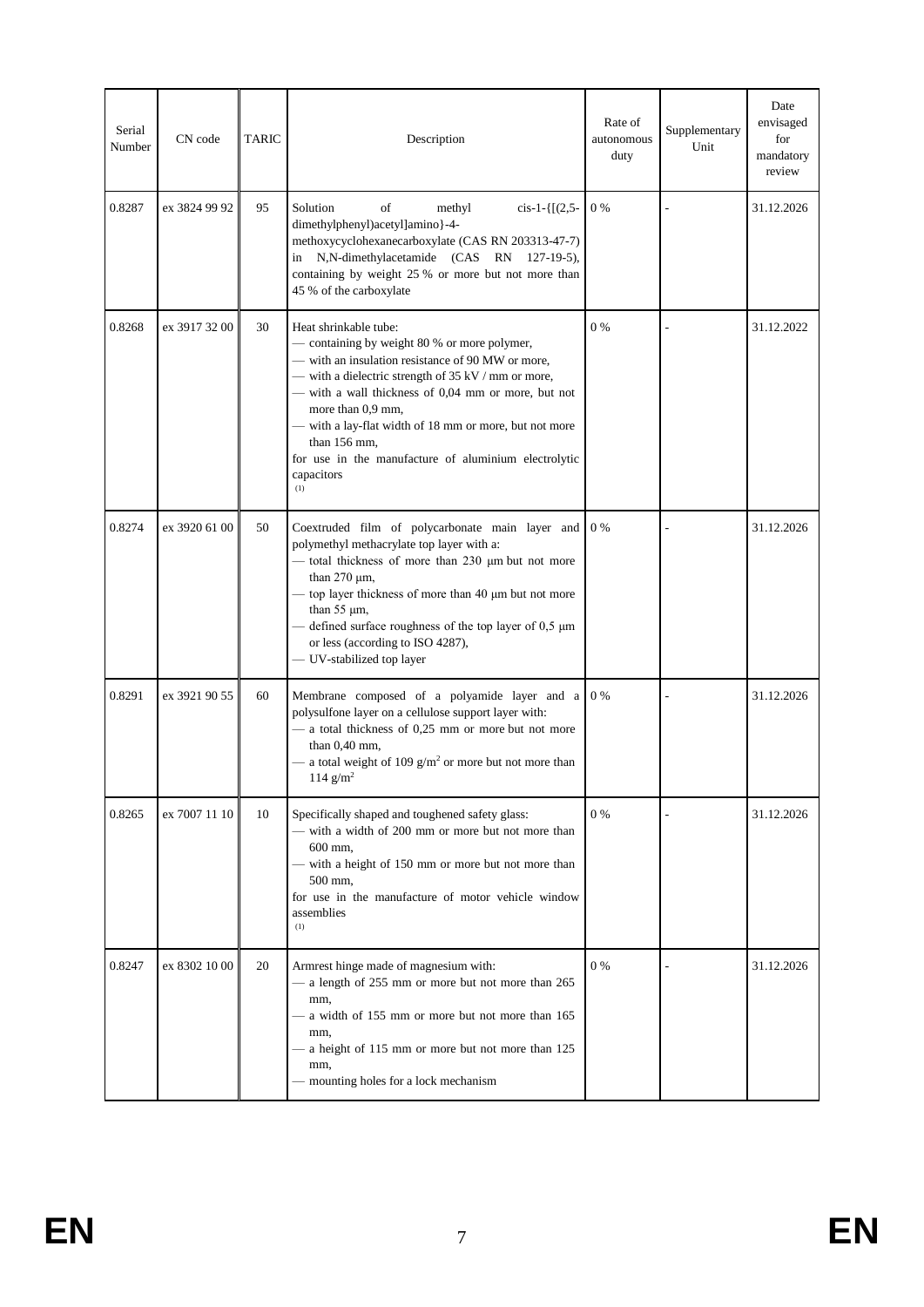| Serial<br>Number | CN code                                         | <b>TARIC</b>       | Description                                                                                                                                                                                                                                                                                                                                                                                                                                                                                                                                                                                                                                                                                                         | Rate of<br>autonomous<br>duty | Supplementary<br>Unit | Date<br>envisaged<br>for<br>mandatory<br>review |
|------------------|-------------------------------------------------|--------------------|---------------------------------------------------------------------------------------------------------------------------------------------------------------------------------------------------------------------------------------------------------------------------------------------------------------------------------------------------------------------------------------------------------------------------------------------------------------------------------------------------------------------------------------------------------------------------------------------------------------------------------------------------------------------------------------------------------------------|-------------------------------|-----------------------|-------------------------------------------------|
| 0.8304           | ex 8302 30 00                                   | 20                 | Two cold-formed steel supports:<br>with a length of 160 mm or more but not more than<br>180 mm.<br>— with a width of 60 mm or more but not more than 80<br>mm,<br>with a height of 60 mm or more but not more than 80<br>mm,<br>- with a movable riveted connection,<br>- with or without elastomeric bumper,<br>- forming a mechanism for indirect movement of the<br>mechanism of the longitudinal positioner of car<br>seats, interacting with the safety latch,<br>attached to the mechanism of the longitudinal<br>positioner by means of a detachable screw<br>connection, riveting, welding or spot welding                                                                                                  | $0\%$                         |                       | 31.12.2026                                      |
| 0.8260           | ex 8407 34 10                                   | 10                 | Spark-ignition<br>reciprocating<br>internal<br><b>or</b><br>rotary<br>combustion piston engines, with:<br>- a cylinder capacity of $1200 \text{ cm}^3$ or more but not<br>more than 2 000 cm <sup>3</sup><br>- a power of 95 kW but not more than 135 kW,<br>- a weight of not more than 120 kg,<br>for use in the manufacture of motor vehicles of 8703<br>(1)                                                                                                                                                                                                                                                                                                                                                     | $0\%$                         |                       | 31.12.2026                                      |
| 0.8300           | ex 8408 90 65<br>ex 8408 90 67<br>ex 8408 90 81 | 20<br>$20\,$<br>20 | Compression-ignition<br>internal<br>combustion<br>piston<br>engines:<br>- of the inline type,<br>- with a cylinder capacity of 7 100 cm <sup>3</sup> or more but not<br>more than $18000 \text{ cm}^3$ ,<br>with a power of 205 kW or more but not more than<br>597 kW.<br>- with an exhaust after-treatment module,<br>- with external width/height/depth dimensions of not<br>more than 1 310/1 300/1 040 mm or 2 005/1 505/1<br>300 mm or 2 005/1 505/1 800 mm,<br>for use in the manufacture of crushing, screening or<br>separation machines<br>(1)                                                                                                                                                            | 0 %                           |                       | 31.12.2026                                      |
| 0.8244           | ex 8409 91 00                                   | 85                 | Cylinder head blank for a four cylinder engine with 10<br>cores, made of aluminium alloy EN AC-45500, with:<br>- no other components,<br>- a hardness of 52 HRB or more,<br>- casting defects size of not more than 0,4 mm and not<br>more than 10 defects per cm <sup>2</sup> ,<br>- a dendrite arm space in combustion chamber of not<br>more than $25 \mu m$ ,<br>- a double deck water jacket design and<br>- a weight of 18 kg or more but not more than 19 kg,<br>- a length of 506 mm or more but not more than 510<br>mm,<br>- a height of 282 mm or more but not more than 286<br>mm,<br>- a width of 143,7 mm or more but not more than<br>144,3 mm,<br>in one single consignment of 1 000 pieces or more | 0 %                           |                       | 31.12.2026                                      |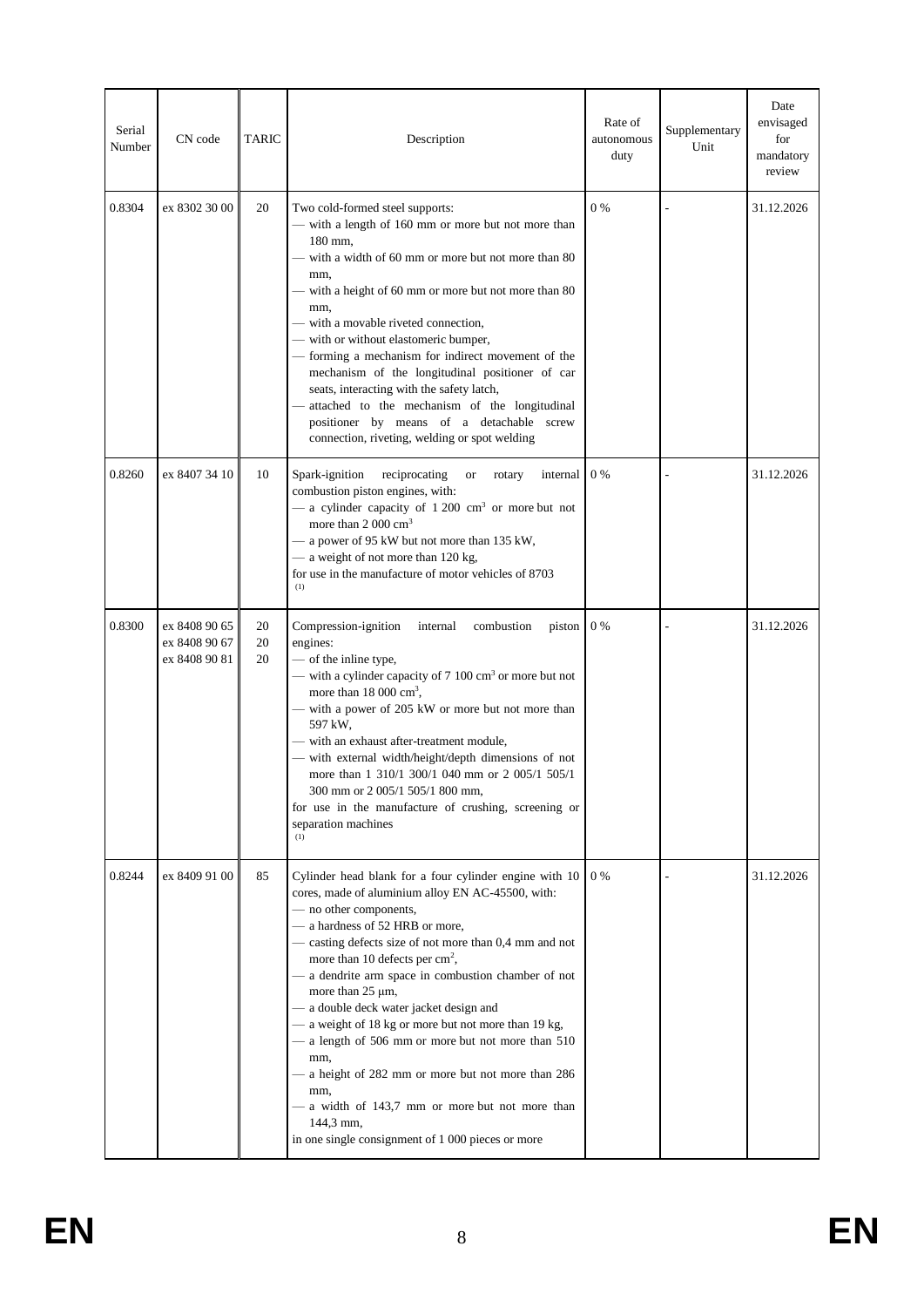| Serial<br>Number | CN code       | TARIC | Description                                                                                                                                                                                                                                                                                                                                                                                                                                                                                                                                                        | Rate of<br>autonomous<br>duty | Supplementary<br>Unit | Date<br>envisaged<br>for<br>mandatory<br>review |
|------------------|---------------|-------|--------------------------------------------------------------------------------------------------------------------------------------------------------------------------------------------------------------------------------------------------------------------------------------------------------------------------------------------------------------------------------------------------------------------------------------------------------------------------------------------------------------------------------------------------------------------|-------------------------------|-----------------------|-------------------------------------------------|
| 0.8303           | ex 8483 40 25 | 20    | Worm gearbox<br>- in an aluminium alloy housing,<br>- with a plastic or steel worm,<br>- with mounting holes,<br>- with a 90 degree reversible drive direction,<br>- with a 4:19 transmission ratio,<br>equipped with a lead screw with a length of 333 mm<br>and a guide nut incorporated into the assembly<br>bracket, with or without a lead screw support,<br>for indirect connection to the drive motor of a car seat<br>guide system<br>(1)                                                                                                                  | $0\%$                         |                       | 31.12.2026                                      |
| 0.8285           | ex 8501 53 50 | 40    | Permanent magnet traction AC motor, with:<br>- a continuous power of 110 kW or more but not more<br>than 150 kW,<br>- a liquid cooled system,<br>- a total length of 460 mm or more but not more than<br>590 mm.<br>- a total width of 450 mm or more but not more than<br>580 mm.<br>- a total height of 490 mm or more but not more than<br>590 mm.<br>- a weight of not more than 310 kg,<br>- 4 mounting points                                                                                                                                                | $0\%$                         |                       | 31.12.2026                                      |
| 0.8259           | ex 8507 60 00 | 73    | Lithium-ion Electric accumulators consisting of 3<br>modules containing 102 cells in total, with:<br>- a nominal capacity of 51 Ah per cell,<br>- a nominal voltage of 285 V or more but not more<br>than 426V,<br>- a weight of 33 kg or more but not more than 36 kg<br>per module,<br>a length of 1 400 mm or more but not more than 1<br>600 mm,<br>a height of 340 mm or more but not more than 395<br>mm,<br>- a width of 220 mm or more but not more than 420<br>mm,<br>for use in the manufacture of vehicles of subheadings<br>8703 60 and 8703 80<br>(1) | 1.3%                          |                       | 31.12.2022                                      |
| 0.8275           | ex 8507 60 00 | 83    | Modules for the assembly of ion lithium electric<br>accumulators with:<br>- a length of 570 mm or more, but not more than 610<br>mm,<br>- -a width of 210 mm or more, but not more than 240<br>mm,<br>a height of 100 mm or more, but not more than 120<br>mm,<br>- -a weight of 28 kg or more, but not more than 35 kg,<br>and<br>- a capacity of not more than 2500 Ah and a nominal<br>energy of less than 7,5 kW,<br>for use in the manufacture of vehicles of subheadings<br>8703 60, 8703 70, 8703 80 and 8704 60<br>(1)                                     | 1.3 %                         |                       | 31.12.2022                                      |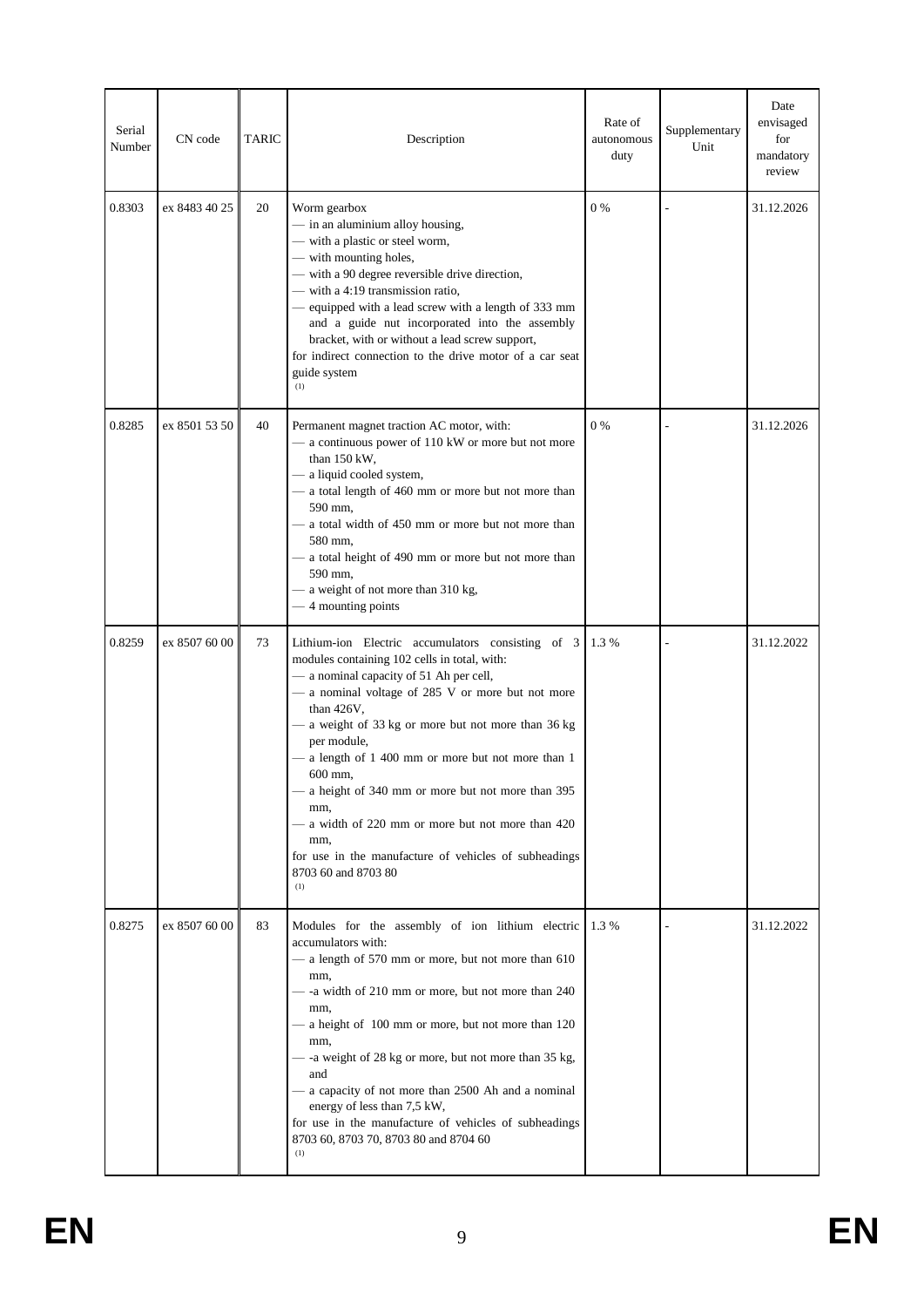| Serial<br>Number | CN code       | <b>TARIC</b> | Description                                                                                                                                                                                                                                                                                                                                                                                                                                                                                                                                                                                                                             | Rate of<br>autonomous<br>duty | Supplementary<br>Unit | Date<br>envisaged<br>for<br>mandatory<br>review |
|------------------|---------------|--------------|-----------------------------------------------------------------------------------------------------------------------------------------------------------------------------------------------------------------------------------------------------------------------------------------------------------------------------------------------------------------------------------------------------------------------------------------------------------------------------------------------------------------------------------------------------------------------------------------------------------------------------------------|-------------------------------|-----------------------|-------------------------------------------------|
| 0.8286           | ex 8507 60 00 | 88           | A rechargeable lithium-ion battery, with:<br>— a fuse,<br>- a cell-to-pack design,<br>- a length of 1 050 mm or more but not more than 1<br>070 mm.<br>- a width of 624 mm or more but not more than 636<br>mm,<br>- a height of 235 mm or more but not more than 245<br>mm,<br>a mass of 214,4 kg or more but not more than<br>227,6 kg,<br>- a capacity of 228 Ah,<br>- an upper outer casing of a composite material,<br>— an IP68 protection rating,<br>- an energy density of 220Wh/l or more,<br>- a specific energy of 159 Wh/kg or more,<br>- without contactors,<br>for the manufacture of batteries for electric buses<br>(1) | 1.3%                          |                       | 31.12.2022                                      |
| 0.8279           | ex 8708 40 20 | 80           | Transmission gearbox without torque converter, with:<br>- dual clutch,<br>- 7 or more forward gears,<br>$-1$ reverse gear,<br>- a maximum torque of 390 Nm,<br>- whether or not with electric motor integrated,<br>- a height of 480 mm or more but not more than 600<br>mm,<br>- a width of 350 mm or more but not more than 450<br>mm, and<br>- a weight of 80kg or more but not more than 110 kg,<br>for use in the manufacture of motor vehicles of Heading<br>8703<br>(1)                                                                                                                                                          | 0%                            |                       | 31.12.2026                                      |
| 0.8292           | ex 8708 95 99 | 50           | Airbag inflator containing both pyrotechnics and cold gas<br>as propellant for safety airbags of vehicles, in each<br>individual consignment of 1 000 pieces or more                                                                                                                                                                                                                                                                                                                                                                                                                                                                    | $0\%$                         |                       | 31.12.2026                                      |

(1) Suspension of duties is subject to end-use customs supervision in accordance with Article 254 of Regulation (EU) No 952/2013 of the European Parliament and of the Council of 9 October 2013 laying down the Union Customs Code (OJ L 269, 10.10.2013, p. 1)'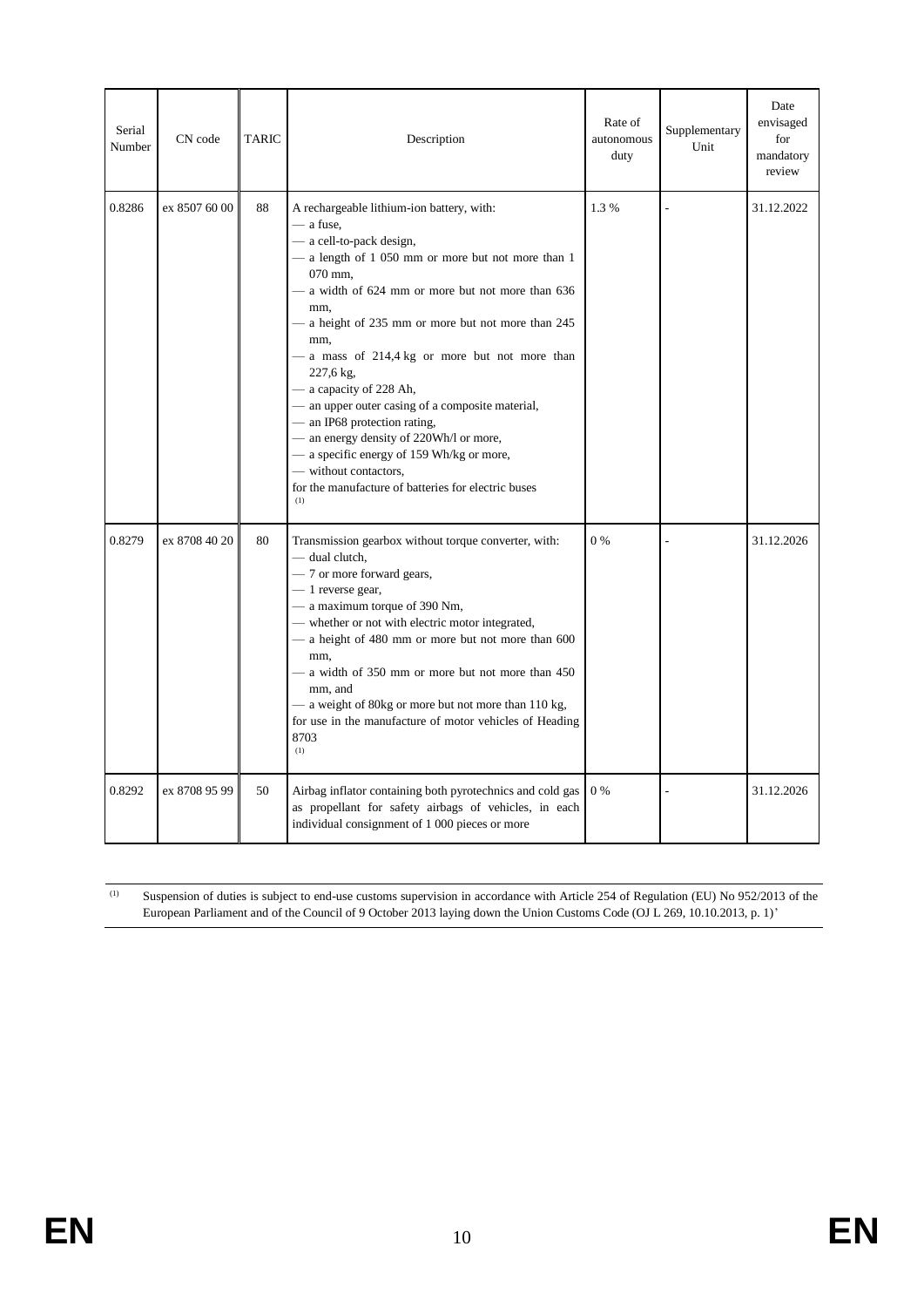#### **COM 183 (2022)**

#### **Information Note**

#### **1. Proposal**

*Council Regulation amending Regulation (EU) 2021/2278 suspending the Common Customs Tariff duties referred to in Article 56(2), point (c), of Regulation (EU) No 952/2013 on certain agricultural and industrial products.*

#### **2. Date of Commission document**

*26/04/2022*

#### **3. Number of Commission document**

*COM (2022)183 Final*

#### **4. Number of Council document:**

*8536/2022*

#### **5. Dealt with in Brussels by**

*Economic Tariff Suspension and Quotas Group (Commission), Customs Code Committee (Council)*

#### **6. Department with primary responsibility**

*Department of Enterprise, Trade and Employment*

#### **7. Other Departments involved**

*Department of Finance (Office of the Revenue Commissioners)*

#### **8. Background to, Short summary and aim of the proposal**

*To ensure adequate and uninterrupted supplies of certain agricultural and industrial products, insufficiently or not produced in the Union and to avoid disturbances on the market, some Common Customs Tariff duties have been partially or totally suspended by Council Regulation (EU) No 2021/2278. This Regulation is updated every six months to meet the needs of Union industry.* 

*The Commission, assisted by the Economic Tariff Questions Group, has reviewed all requests from the Member States for tariff suspensions, the Commission considers that the suspension of duties is justified for some new products currently not listed in the Annex of the Regulation. In relation to some other products, it is necessary to modify the conditions in terms of product description and classification. Products for which a tariff suspension is no longer in the Union's economic interest are proposed to be withdrawn.*

*The proposed measures are managed within the framework of the Integrated Tariff of the European Union (TARIC) and applied by customs administrations of the Member States.*

#### **9. Legal basis of the proposal**

*Article 31 of the Treaty on the Functioning of the European Union*

**10. Voting Method** *QMV* 

**11. Role of the EP** *None*

**12. Category of proposal** *Purely technical*